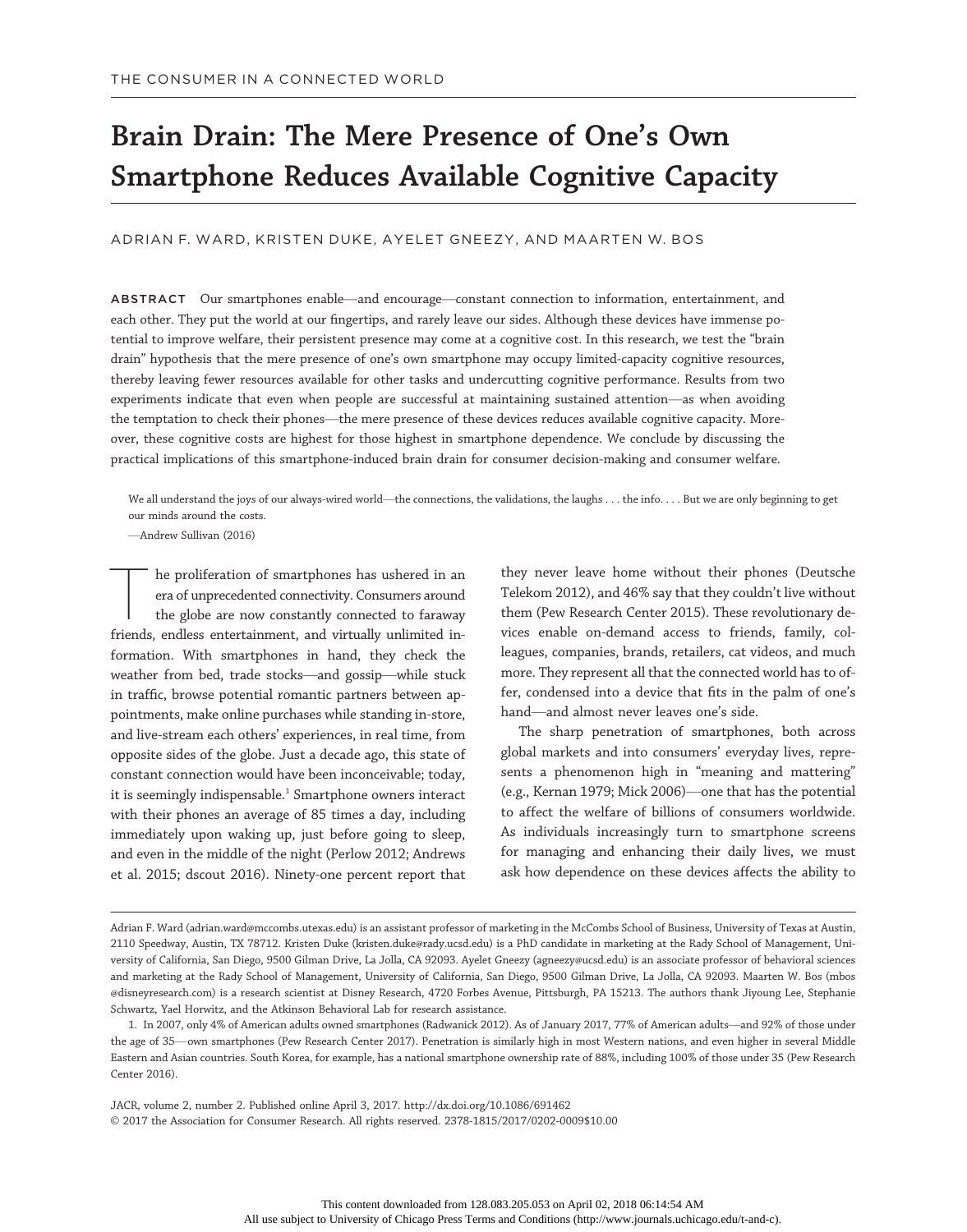think and function in the world off-screen. Smartphones promise to create a surplus of resources, productivity, and time (e.g., Turkle 2011; Lee 2016); however, they may also create unexpected deficits. Prior research on the costs and benefits associated with smartphones has focused on how consumers' interactions with their smartphones can both facilitate and interrupt off-screen performance (e.g., Isikman et al. 2016; Sciandra and Inman 2016). In the present research, we focus on a previously unexplored (but common) situation: when smartphones are not in use, but are merely present.

We propose that the mere presence of one's own smartphone may induce "brain drain" by occupying limitedcapacity cognitive resources for purposes of attentional control. Because the same finite pool of attentional resources supports both attentional control and other cognitive processes, resources recruited to inhibit automatic attention to one's phone are made unavailable for other tasks, and performance on these tasks will suffer. We differentiate between the orientation and allocation of attention and argue that the mere presence of smartphones may reduce the availability of attentional resources even when consumers are successful at controlling the conscious orientation of attention.

# COGNITIVE CAPACITY AND CONSUMER BEHAVIOR

Consumers' finite capacity for cognitive processing is one of the most fundamental influences on "real world" consumer behavior (e.g., Bettman 1979; Bettman, Johnson, and Payne 1991). Individuals are constantly surrounded by potentially meaningful information; however, their ability to use this information is consistently constrained by cognitive systems that are capable of attending to and processing only a small amount of the information available at any given time (e.g., Craik and Lockhart 1972; Newell and Simon 1972). This capacity limit shapes a wide range of behaviors, from in-the-moment decision-making strategies and performance (e.g., Lane 1982; Lynch and Srull 1982) to long-term goal pursuit and self-regulation (e.g., Hofmann, Strack, and Deutsch 2008; Benjamin, Brown, and Shapiro 2013).

Consumers' cognitive capabilities—and constraints—are largely determined by the availability of domain-general, limited-capacity attentional resources associated with both working memory and fluid intelligence (e.g., Halford, Cowan, and Andrews 2007; Jaeggi et al. 2008). "Working memory" (WM) refers to the theoretical cognitive system that sup-

ports complex cognition by actively selecting, maintaining, and processing information relevant to current tasks and/ or goals. "Working memory capacity" (WMC) reflects the availability of attentional resources, which serve the "central executive" function of controlling and regulating cognitive processes across domains (Baddeley and Hitch 1974; Miyake and Shah 1999; Engle 2002; Baddeley 2003). "Fluid intelligence" (Gf) represents the ability to reason and solve novel problems, independent of any contributions from acquired skills and knowledge stored in "crystallized intelligence" (Cattell 1987). Similar to WM, Gf stresses the ability to select, store, and manipulate information in a goal-directed manner. Also similar to WM, Gf is constrained by the availability of attentional resources (e.g., Engle et al. 1999; Halford et al. 2007). Crucially, the limited capacity of these domaingeneral resources dictates that using attentional resources for one cognitive process or task leaves fewer available for other tasks; in other words, occupying cognitive resources reduces available cognitive capacity.

Given the chronic mismatch between the abundance of environmental information and the limited ability to process that information, individuals need to be selective in their allocation of attentional resources (e.g., Kahneman 1973; Johnston and Dark 1986). The priority of a stimulus—that is, the likelihood that it will attract attention is determined by both its physical "salience" (e.g., location, perceptual contrast) and its goal "relevance" (i.e., potential importance for goal-directed behavior) (e.g., Corbetta and Shulman 2002; Fecteau and Munoz 2006). Preferential attention to temporarily relevant stimuli, such as those associated with a current task or decision, is supported by WM; when a goal is active in WM, stimuli relevant to that goal are more likely to attract attention (e.g., Moskowitz 2002; Soto et al. 2005; Vogt et al. 2010). Frequently relevant stimuli, such as those associated with long-term and/or selfrelevant goals, may automatically attract attention even when the goals associated with these stimuli are not active in WM (Shiffrin and Schneider 1977; Johnston and Dark 1986); for example, individuals automatically orient to the sounds of their own names in ignored audio channels (Moray 1959), and mothers, more so than nonmothers, automatically attend to infants' emotional expressions (Thompson-Booth et al. 2014). Automatic attention generally helps individuals make the most of their limited cognitive capacity by directing attention to frequently goalrelevant stimuli without requiring these goals to be constantly kept in mind. However, automatic attention may undermine performance when an environmental stimulus is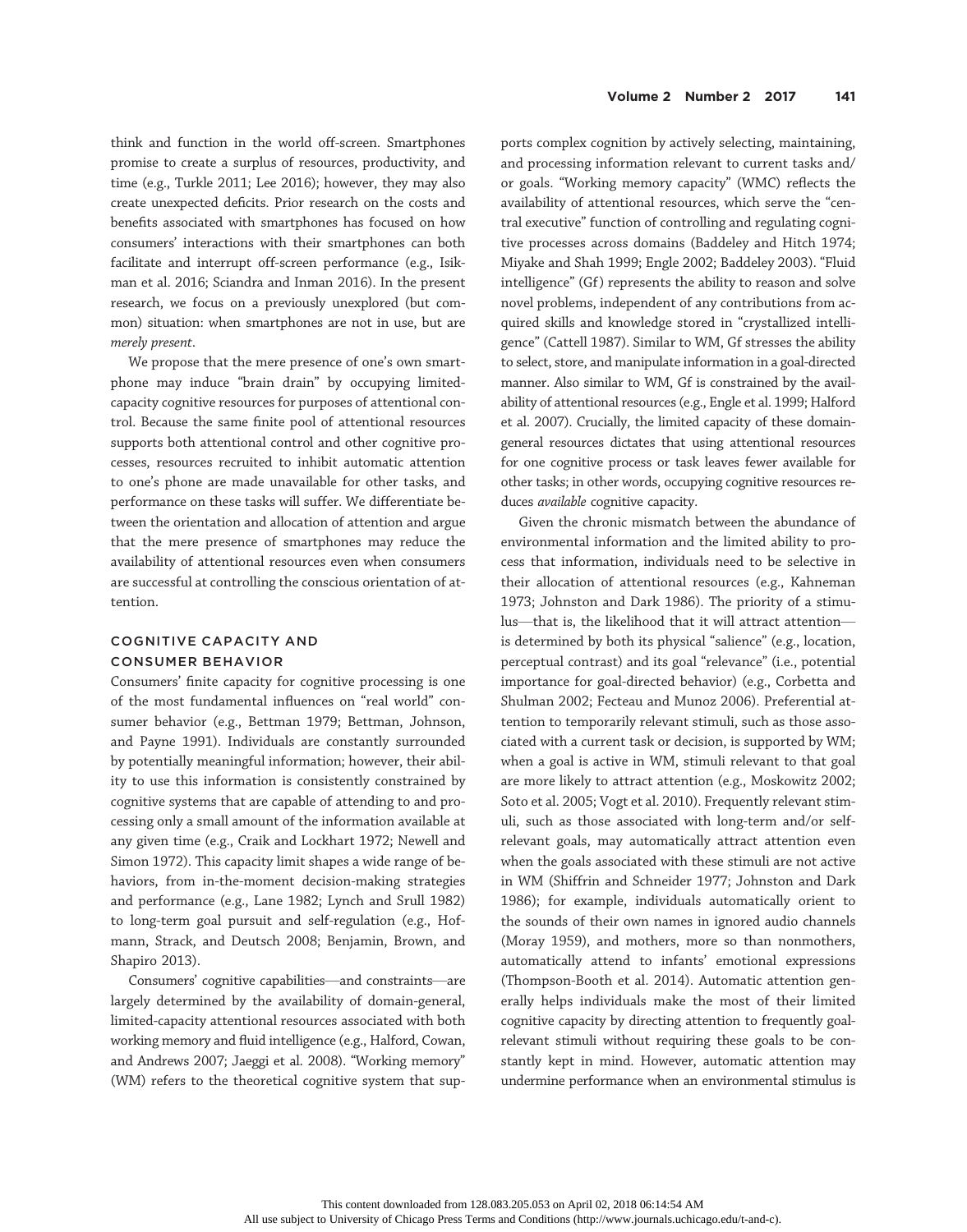frequently relevant to an individual's goals but currently irrelevant to the task at hand; inhibiting automatic attention keeping attractive but task-irrelevant stimuli from interfering with the contents of consciousness—occupies attentional resources (e.g., Engle 2002).

Smartphones serve as consumers' personal access points to all the connected world has to offer. We suggest that the increasing integration of these devices into the minutiae of daily life both reflects and creates a sense that they are frequently relevant to their owners' goals; it lays the foundation for automatic attention. Consistent with this position, research indicates that signals from one's own phone ( but not someone else's) activate the same involuntary attention system that responds to the sound of one's own name (Roye, Jacobsen, and Schröger 2007). When these devices are salient in the environment, their status as high-priority (relevant and salient) stimuli suggests that they will exert a gravitational pull on the orientation of attention. And when consumers are engaged in tasks for which their smartphones are task-irrelevant, the ability of these devices to automatically attract attention may undermine performance in two ways (Clapp, Rubens, and Gazzaley 2009; Clapp and Gazzaley 2012). First, smartphones may redirect the orientation of conscious attention away from the focal task and toward thoughts or behaviors associated with one's phone. Prior research provides ample evidence that individuals spontaneously attend to their phones at inopportune times (e.g., Oulasvirta et al. 2011), and that this digital distraction adversely affects both performance (End et al. 2009) and enjoyment (Isikman et al. 2016). Second, smartphones may redistribute the allocation of attentional resources between engaging with the focal task and inhibiting attention to one's phone. Because inhibiting automatic attention occupies attentional resources, performance on tasks that rely on these resources may suffer even when consumers do not consciously attend to their phones. We explore this possibility in the current research.

## SMARTPHONE USE AND CONSCIOUS DISTRACTION (THE ORIENTATION OF ATTENTION)

Research on the relationship between mobile devices and cognitive functioning has largely focused on downstream consequences of device-related changes in the orientation of attention. For example, research on mobile device use while driving indicates that interacting with one's phone while behind the wheel causes performance deficits such as delayed reaction times and inattentional blindness (e.g.,

Strayer and Johnston 2001; Caird et al. 2008); these deficits mirror those associated with distracting "live" conversations (Recarte and Nunes 2003). Similarly, research in the educational sphere demonstrates that using mobile devices and social media while learning new material reduces comprehension and impairs academic performance (e.g., Froese et al. 2012). However, mobile device use does not affect performance on self-paced tasks, which allow individuals to compensate for device-related distractions by picking up where they left off (e.g., Fox, Rosen, and Crawford 2009; Bowman et al. 2010). Taken together, these findings suggest that many of the cognitive impairments associated with mobile device use may simply represent the general deleterious effects of diverting conscious attention away from a focal task. What may be special about smartphones, however, is the frequency with which they seem to create these diversions; their omnipresence and personal relevance may combine to create a particularly potent draw on the orientation of attention.

A more limited body of work explores the cognitive consequences of smartphone-related distractions in the absence of behavioral interaction (i.e., when consumers consciously think about phone-related stimuli, but do not actually use their phones). Research on the attentional cost of receiving cellphone notifications indicates that awareness of a missed text message or call impairs performance on tasks requiring sustained attention, arguably because unaddressed notifications prompt message-related (and task-unrelated) thoughts (Stothart, Mitchum, and Yehnert 2015). Related research shows that individuals who hear their phones ring while being separated from them report decreased enjoyment of focal tasks as a consequence of increased attention to phone-related thoughts (Isikman et al. 2016). Forced separation from one's ringing phone can also increase heart rate and anxiety and decrease cognitive performance (Clayton, Leshner, and Almond 2015). To our knowledge, only one prior study has investigated the cognitive effects of the mere presence of a mobile device—one that is not ringing, buzzing, or otherwise actively interfering with a focal task. Thornton et al. (2014, 485–86) found that a visually salient cellphone can impair performance on tasks requiring sustained attention by eliciting awareness of the "broad social and informational network ... that one is not part of at the moment." Together, these investigations of phone-related distractions provide evidence that mobile devices can adversely affect cognitive performance even when consumers are not actively using them. Similar to earlier research on distracted driving and learning while multitasking, however, these studies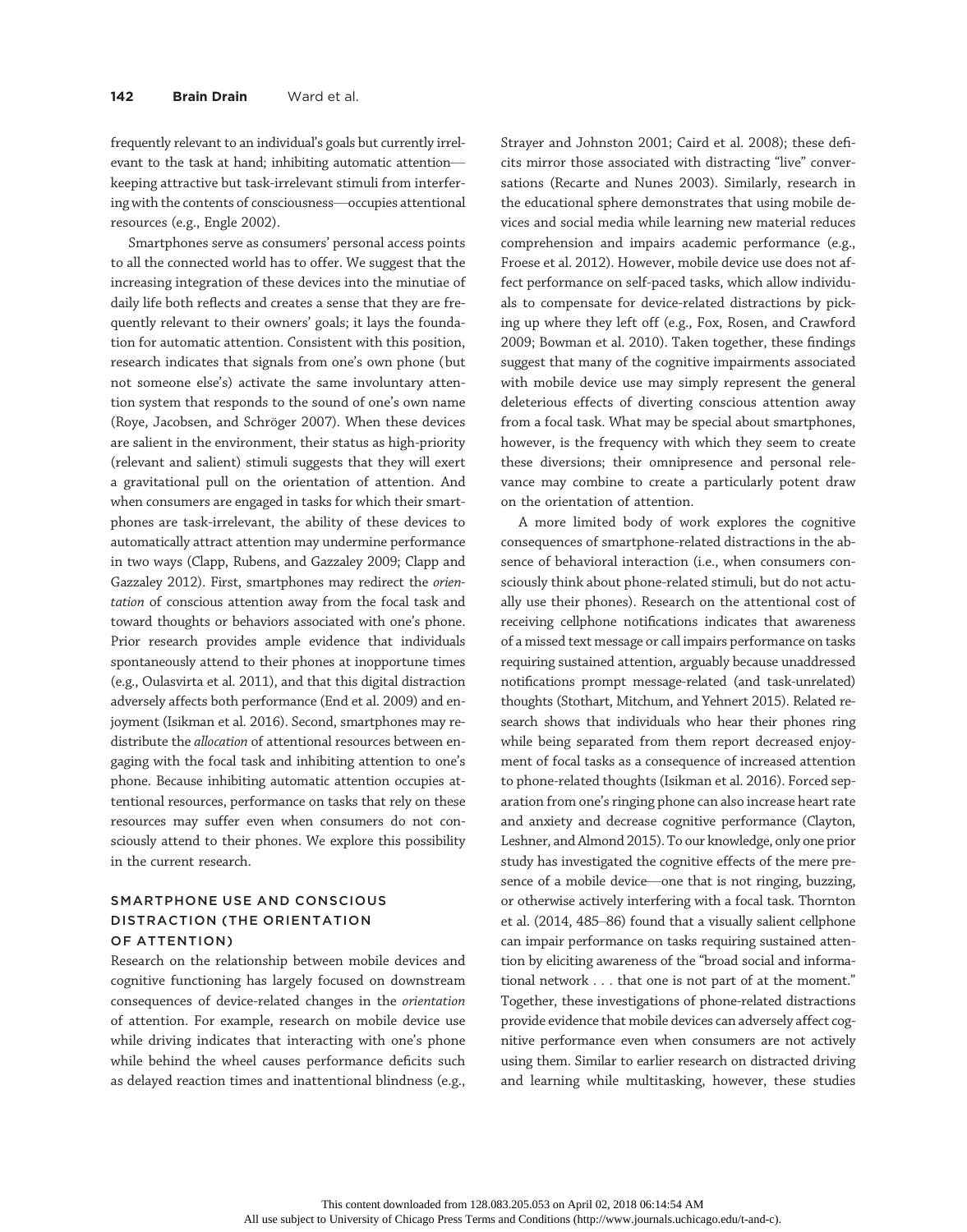connect the cognitive costs of smartphones to their (remarkable) ability to attract the conscious orientation of attention. When individuals interact with or think about their phones rather than attend to the task at hand, their performance suffers.

# SMARTPHONE PRESENCE AND COGNITIVE CAPACITY (THE ALLOCATION OF ATTENTIONAL RESOURCES)

We suggest that smartphones may also impair cognitive performance by affecting the allocation of attentional resources, even when consumers successfully resist the urge to multitask, mind-wander, or otherwise (consciously) attend to their phones—that is, when their phones are merely present. Despite the frequency with which individuals use their smartphones, we note that these devices are quite often present but not in use—and that the attractiveness of these high-priority stimuli should predict not just their ability to capture the orientation of attention, but also the cognitive costs associated with inhibiting this automatic attention response.

We propose that the mere presence of one's smartphone may impose a "brain drain" as limited-capacity attentional resources are recruited to inhibit automatic attention to one's phone, and are thus unavailable for engaging with the task at hand. Research on controlled versus automatic processing provides evidence that the mere presence of personally relevant stimuli can impair performance on cognitive tasks (e.g., Geller and Shaver 1976; Bargh 1982; Wingenfeld et al. 2006). Importantly, these performance deficits occur without conscious attention to the potentially interfering stimuli and as a function of inhibiting these stimuli from interfering with the contents of consciousness (e.g., Shallice 1972; Lavie et al. 2004). Consistent with this evidence, we posit that the mere presence of consumers' own smartphones can reduce the availability of attentional resources (i.e., cognitive capacity) even when consumers are successful at controlling the conscious orientation of attention (i.e., resisting overt distraction).

If smartphones undermine cognitive performance by occupying attentional resources, the cognitive consequences of smartphone presence should be sensitive to variation in both the salience and the personal relevance of these devices, which together determine their priority in attracting attention (e.g., Fecteau and Munoz 2006). Prior research suggests that smartphones are chronically salient for many individuals, even when they are located out of sight in one's pocket or bag (e.g., Deb 2015). However, we expect that in-

creasing the salience of one's smartphone—for example, by placing it nearby and in the field of vision—will amplify the cognitive costs associated with its presence, as more attentional resources are required to inhibit its influence on the orientation of attention. We also expect that these costs will vary according to the personal relevance of one's smartphone. We operationalize relevance in terms of "smartphone dependence," or the extent to which individuals rely on their phones in their everyday lives. We posit that individual differences in dependence on one's smartphone will moderate the effects of smartphone salience on available cognitive capacity, such that individuals who most depend on their phones will suffer the most from their presence and benefit the most from their absence.

## OVERVIEW OF THE EXPERIMENTS

In two experiments, we test the hypothesis that the mere presence of one's own smartphone reduces available cognitive capacity. We manipulate smartphone salience by asking participants to place their devices nearby and in sight (high salience, "desk" condition), nearby and out of sight (medium salience, "pocket/bag" condition), or in a separate room (low salience, "other room" condition).2 Our data indicate that the mere presence of one's smartphone adversely affects two domain-general measures of cognitive capacity—available working memory capacity (WMC) and functional fluid intelligence (Gf)—even when participants are not using their phones and do not report thinking about them (experiment 1). Data from experiment 2 replicate this effect on available cognitive capacity, show no effect on a behavioral measure of sustained attention, and provide evidence that individual differences in consumers' dependence on their devices moderate the effects of smartphone salience on available WMC.

## EXPERIMENT 1: SMARTPHONE SALIENCE AFFECTS AVAILABLE COGNITIVE CAPACITY

In experiment 1, we test the proposition that the mere presence of one's own smartphone reduces available cognitive capacity, as reflected in performance on tests of WMC

<sup>2.</sup> A pilot study confirmed that these physical locations predict individuals' top-of-mind awareness of their smartphones, with a nearby and in sight  $\rightarrow$  nearby and out of sight  $\rightarrow$  not nearby linear trend (F(1, 111) = 14.58,  $p < .001$ , partial  $\eta^2 = .116$ ) and no quadratic trend ( $p =$ .996). Interestingly, the majority of respondents (67.5%) indicated that they typically keep their smartphones nearby and in sight, where these devices are most salient. See the appendix for method and detailed analyses.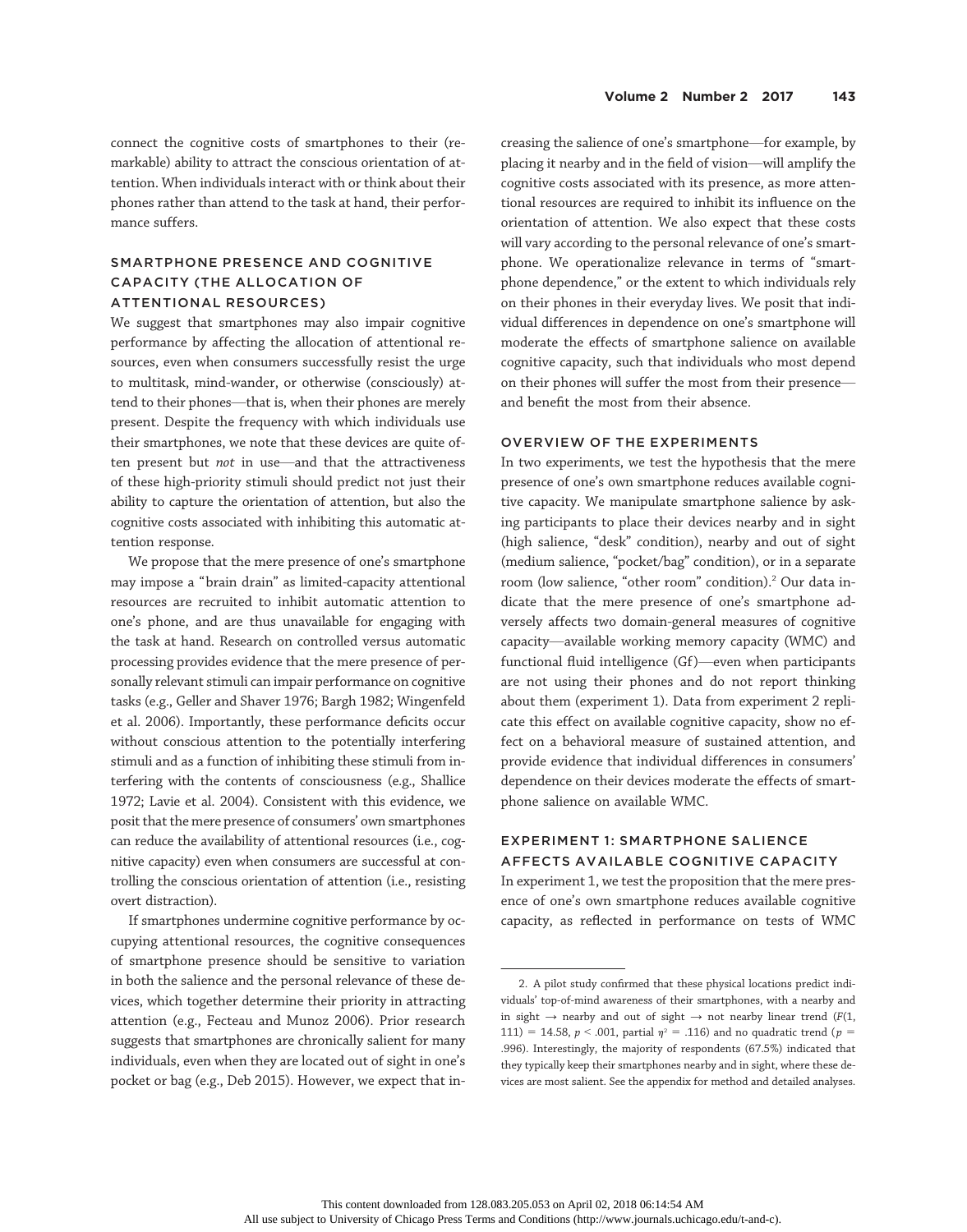and Gf. Each of these domain-general cognitive constructs is constrained by the availability of attentional resources, and the moment-to-moment availability of these resources predicts performance on tests of both WMC (Engle, Cantor, and Carullo 1992; Ilkowska and Engle 2010) and Gf (Horn 1972; Mani et al. 2013). If the mere presence of one's own smartphone taxes the limited-capacity attentional resources that constrain both WMC and Gf, then the salience of this device should predict performance on tasks associated with these constructs. We test this hypothesis in experiment 1.

#### Method

Participants. Five hundred forty-eight undergraduates (53.3% female;  $M_{\text{age}} = 21.1$  years;  $SD_{\text{age}} = 2.4$  years) participated for course credit. Data collection spanned two weeks. Duplicate data from repeat participants were discarded prior to analysis. We applied the same three data selection criteria in experiments 1 and 2; see the appendix (available online) for additional detail. In experiment 1, three participants were excluded for indicating they did not own smartphones, eight participants were excluded for failing to follow instructions, and seventeen participants were excluded due to excessive error rates on the OSpan task (less than 85% accuracy; see Unsworth et al. 2005). Our final sample consisted of 520 smartphone users.

Procedure. We manipulated smartphone salience by randomly assigning participants to one of three phone location conditions: desk, pocket/bag, or other room. Participants in the "other room" condition left all of their belongings in the lobby before entering the testing room (as per typical lab protocol). Participants in the "desk" condition left most of their belongings in the lobby but took their phones into the testing room "for use in a later study;" once in the testing room, they were instructed to place their phones face down in a designated location on their desks. Participants in the "pocket/bag" condition carried all of their belongings into the testing room with them and kept their phones wherever they "naturally" would. Of the 174 participants in this condition, 91 (52.3%) reported keeping their phones in their pockets, and 83 (47.7%) reported keeping their phones in their bags; a planned contrast revealed no difference between these groups on our key dependent variable  $(p = .17)$ , and they were pooled for all subsequent analyses. Participants in all conditions were instructed to "turn your phones completely on silent; this means turn off the ring and vibrate so that your phone won't make any sounds."

After participants entered the testing room, they completed two tasks intended to measure available cognitive capacity: the Automated Operation Span task (OSpan; Unsworth et al. 2005) and a 10-item subset of Raven's Standard Progressive Matrices (RSPM; Raven, Raven, and Court 1998). The OSpan task, a prominent measure of WMC, assesses the ability to keep track of task-relevant information while engaging in complex cognitive tasks. This particular measure was designed to stress the domain-general nature of the attentional resources at the heart of the WM system (Turner and Engle 1989); in each trial set, participants complete a series of math problems (information processing) while simultaneously updating and remembering a randomly generated letter sequence (information maintenance). Performance on the OSpan assesses the domaingeneral attentional resources "available to the individual on a moment-to-moment basis" (Engle et al. 1992). The RSPM test, a nonverbal measure of Gf, was developed to isolate individuals' capacity for understanding and solving novel problems (fluid intelligence), independent of any influence of accumulated knowledge or domain-specific skill (crystallized intelligence). In each trial, participants are shown an incomplete pattern matrix and asked to select the element that best completes the pattern. Much like the OSpan task, performance on the RSPM test is sensitive to the current availability of attentional resources (e.g., Mani et al. 2013). Complete details of the tasks and measures used in experiments 1 and 2 are provided in the appendix.

Participants also completed an exploratory test of the "ending-digit drop-off" effect, modeled after the procedure of Bizer and Schindler (2005). In this task, participants are shown a series of products with .99-ending and .00-ending prices and asked to report the quantity they would be able to purchase for \$73. Overestimating purchasing power for a .99-ending price relative to a matched .00-ending price (e.g., \$3.99 vs. \$4.00) constitutes evidence of the drop-off effect. We thought this effect might be more pronounced for those whose phones were made salient. However, we failed to replicate the basic effect and did not find any evidence of ending-digit drop-off in any condition (F(1, 514) = .20,  $p = .65$ ). See the appendix for detailed analyses and results.

Next, participants completed a questionnaire that included items related to their experiences in the lab and their lay beliefs about the connection between smartphones and performance. These questions assessed how often they thought about their phones during the experiment, to what extent they thought the locations of their phones affected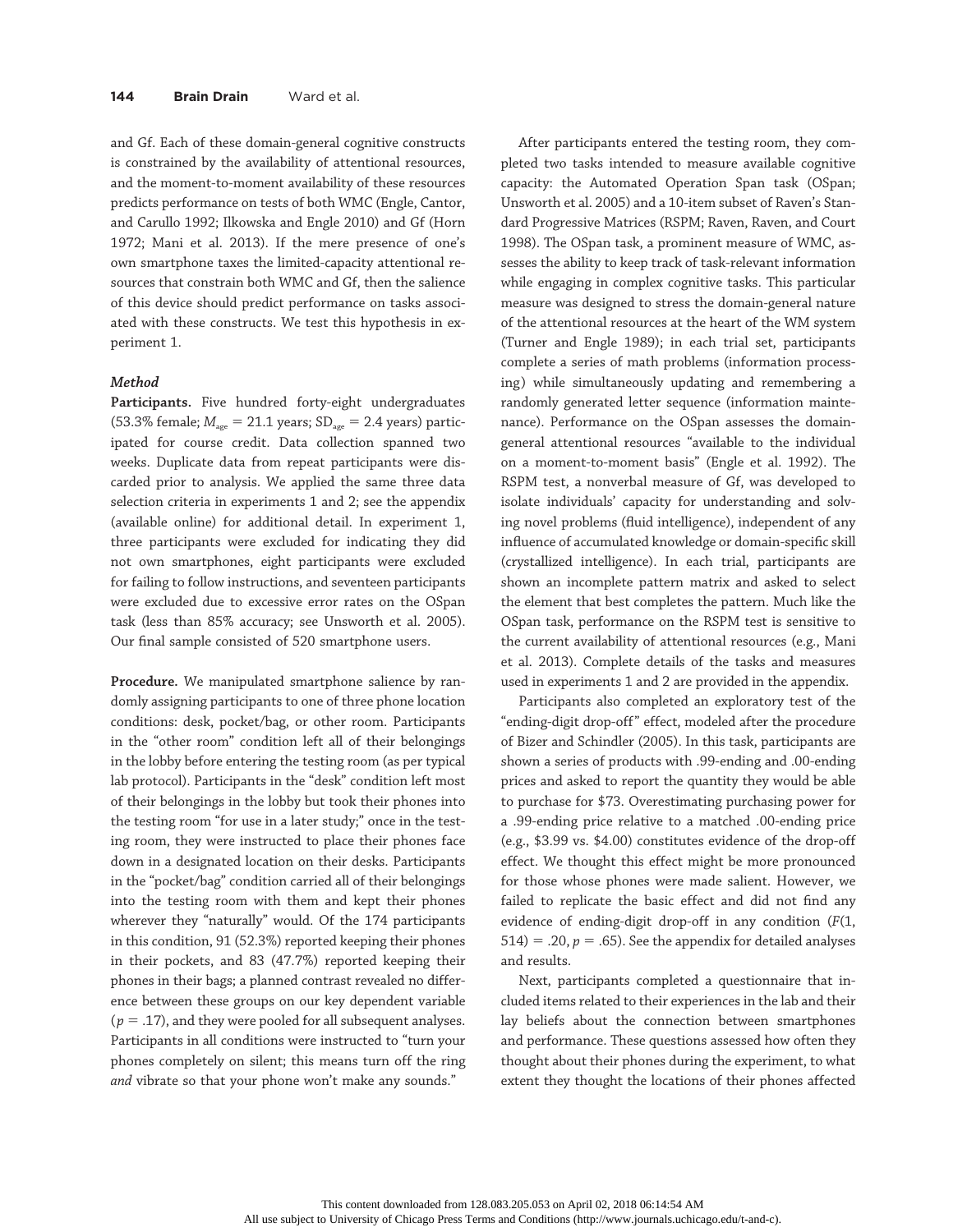their performance in the lab, how they thought phone location might have affected their performance, and to what extent they believed their phones affected their performance and attention spans more generally; all responses were measured using 7-point Likert scales. Finally, participants answered a series of demographic questions (gender, age, ethnicity, nationality) and provided information about their cellphone make/model and data plan.

## Results and Discussion

All analyses in experiment 1 include a "Week" factor to account for variation across research assistants; this factor does not interact with Phone Location in any analysis (all  $F < 1.27$ , all  $p > .28$ ).

Cognitive Capacity. We assessed the effects of smartphone salience on available cognitive capacity using two measures of domain-general cognitive function: OSpan task performance and RSPM test score. Because both tasks rely on limited-capacity attentional resources, both should be sensitive to fluctuations in the availability of these resources.

A multivariate analysis of variance (MANOVA) testing the effects of Phone Location (desk, pocket/bag, other room) on the optimal linear combination of these measures revealed a significant effect of Phone Location on cognitive

capacity (Pillai's Trace = .027,  $F(4, 1028) = 3.51, p = .007$ , partial  $\eta^2 = .014$ ). Paired comparisons revealed that participants in the "other room" condition performed better than those in the "desk" condition ( $p = .002$ ). Participants in the "pocket/bag" condition did not perform significantly differently from those in either the "desk" ( $p = .09$ ) or "other room" ( $p = .11$ ) conditions. However, planned contrasts revealed a significant desk  $\rightarrow$  pocket/bag  $\rightarrow$  other room linear trend (Pillai's Trace = .023,  $F(2, 513) = 6.07$ ,  $p = .002$ , partial  $\eta^2$  = .023) and no quadratic trend (Pillai's Trace = .004,  $F(2, 513) = .96$ ,  $p = .39$ ), suggesting that as smartphone salience increases, available cognitive capacity decreases.

Follow-up univariate ANOVAs separately testing the effect of Phone Location on OSpan performance and RSPM score were consistent with our focal multivariate analysis. Phone Location significantly affected both OSpan performance (F(2, 514) = 3.74,  $p = .02$ , partial  $\eta^2 = .014$ ) and RSPM score (F(2, 514) = 3.96,  $p = .02$ , partial  $\eta^2$  = .015). See figure 1 for means, and the appendix for detailed analyses and results.

Conscious Thought. A one-way ANOVA on participants' responses to the question "While completing today's tasks, how often were you thinking about your cellphone?"  $(1 =$ 



Figure 1. Experiment 1: effect of randomly assigned phone location condition on available WMC (OSpan Score, panel A) and functional Gf (Correctly Solved Raven's Matrices, panel B). Participants in the "desk" condition (high salience) displayed the lowest available cognitive capacity; those in the "other room" condition (low salience) displayed the highest available cognitive capacity. Error bars represent standard errors of the means. Asterisks indicate significant differences between conditions, with  $^*p < .05$  and  $^{**}p < .01$ .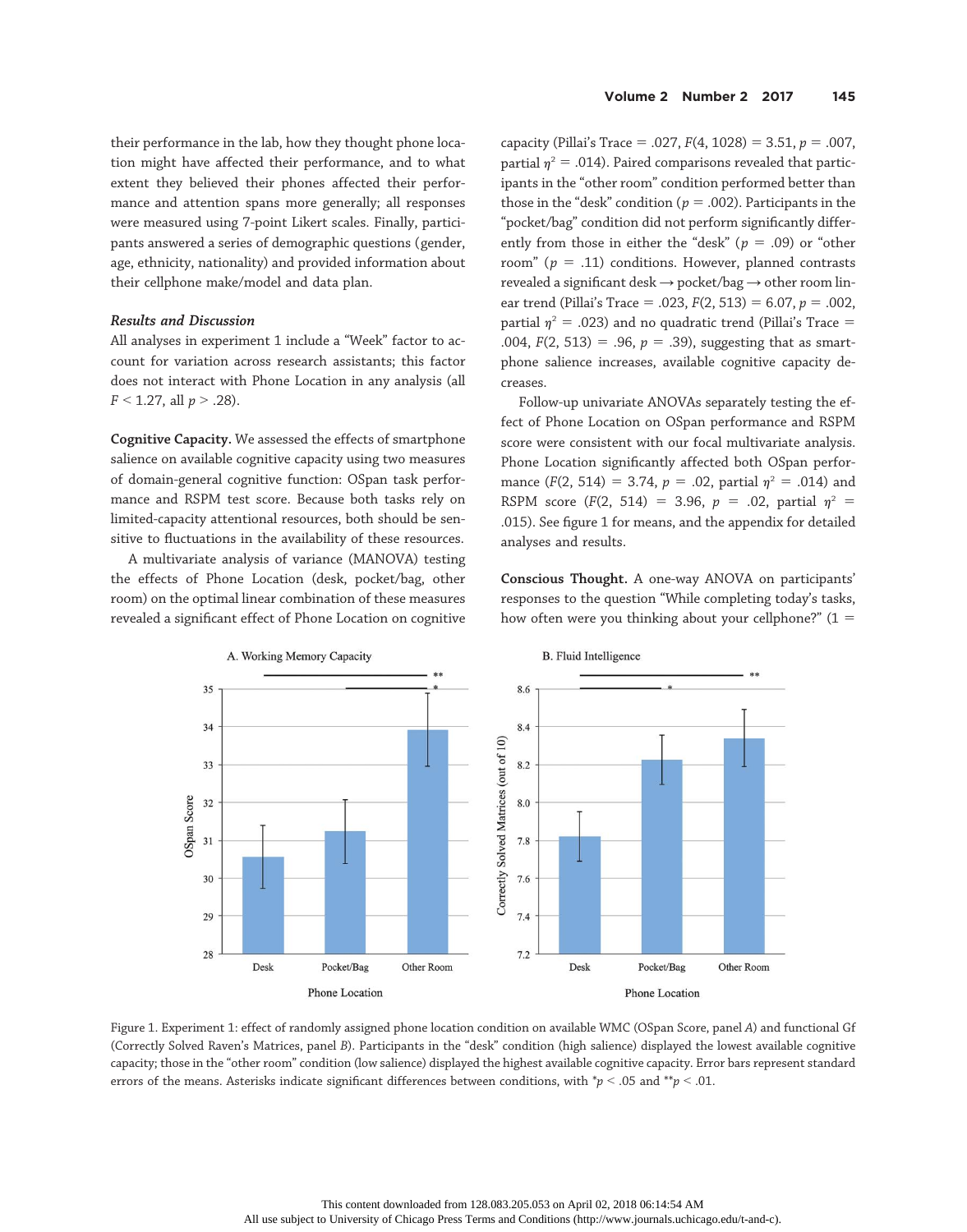not at all to  $7 =$  constantly/the whole time) revealed no effect of Phone Location on phone-related thoughts (F(2, 514) = .84,  $p = .43$ ). Notably, the modal self-reported frequency of thinking about one's phone in each condition was "not at all." Combined with the significant effect of Phone Location on available cognitive capacity, these results support our proposition that the mere presence of one's smartphone may impair cognitive functioning even when it does not occupy the contents of consciousness.

Perceived Influence of Smartphone Presence. There were no differences between conditions on any measures related to the perceived effects of smartphones on performance ("How much / in what way do you think the position of your cellphone affected your performance on today's tasks?"; "In general, how much do you think your cellphone usually affects your performance and attention span?"), either in the context of the experiment (all  $F < 1.58$ , all  $p > .21$ ) or in general ( $F(2, 494) = 2.26$ ,  $p = .11$ ). Across conditions, a majority of participants indicated that the location of their phones during the experiment did not affect their performance ("not at all"; 75.9%) and "neither helped nor hurt [their] performance" (85.6%). This contrast between perceived influence and actual performance suggests that participants failed to anticipate or acknowledge the cognitive consequences associated with the mere presence of their phones.

Discussion. The results of experiment 1 indicate that the mere presence of participants' own smartphones impaired their performance on tasks that are sensitive to the availability of limited-capacity attentional resources. In contrast to prior research, participants in our experiment did not interact with or receive notifications from their phones. In addition, self-reported frequency of thoughts about these devices did not differ across conditions. Taken together, these results suggest that the mere presence of one's smartphone may reduce available cognitive capacity and impair cognitive functioning, even when consumers are successful at remaining focused on the task at hand.

# EXPERIMENT 2: SMARTPHONE DEPENDENCE MODERATES THE EFFECT OF SMARTPHONE SALIENCE ON COGNITIVE CAPACITY

The results of experiment 1 support the proposition that the mere presence of one's smartphone reduces available cognitive capacity, even when it is not in use. In experiment 2, we replicate the basic design of experiment 1, with

the following exceptions. First, we conduct a stronger test of the proposed impairment-without-interruption effect by examining the effects of smartphone salience on both cognitive capacity (WMC) and a behavioral measure of sustained attention. Consistent with both the proposed theoretical framework and participants' self-reports in experiment 1, we predict that increasing smartphone salience will adversely affect the availability of attentional resources without interrupting sustained attention. Second, one could argue that participants who had access to their phones in experiment 1 surreptitiously checked for notifications, were consciously distracted by unanswerable messages, and displayed impaired performance as a result (as in Clayton et al. 2015; Stothart et al. 2015; Isikman et al. 2016). We did not observe any behavior or this sort, and did not find any differences between conditions in the frequency of phonerelated thoughts. In experiment 2, we further address this alternate explanation by randomly assigning participants to either silence their phones (as in experiment 1) or turn them off completely. We predict that the salience of participants' smartphones will influence available cognitive capacity even when these devices are turned off and will not influence sustained attention even when they are turned on. Third, we test a potential moderator of the effects of smartphone salience on available cognitive capacity: individual differences in the personal relevance of one's phone, operationalized in terms of "smartphone dependence." We predict that individuals who are more dependent on their phones will be more affected by their presence.

## Method

Participants. Two hundred and ninety-six undergraduates (56.9% female;  $M_{\text{age}} = 21.3$  years;  $SD_{\text{age}} = 2.6$  years) participated for course credit. Eleven participants were excluded for reporting that they did not own smartphones, four participants were excluded due to excessive error rates (<85% OSpan accuracy), and six participants were excluded due to missing (5) or extreme (1) response times in a Go/No-Go task (see below). Our final sample consisted of 275 participants.

Procedure. This experiment followed a 3 (Phone Location: desk, pocket/bag, other room)  $\times$  2 (Phone Power: on, off) between-subjects design. Phone Location instructions and randomization procedures were identical to those used in experiment 1, with the exception that participants in the "desk" condition were instructed to place their phones facing up. Of the 91 participants in the "pocket/bag" condition, 68 (74.7%) reported keeping their phones in their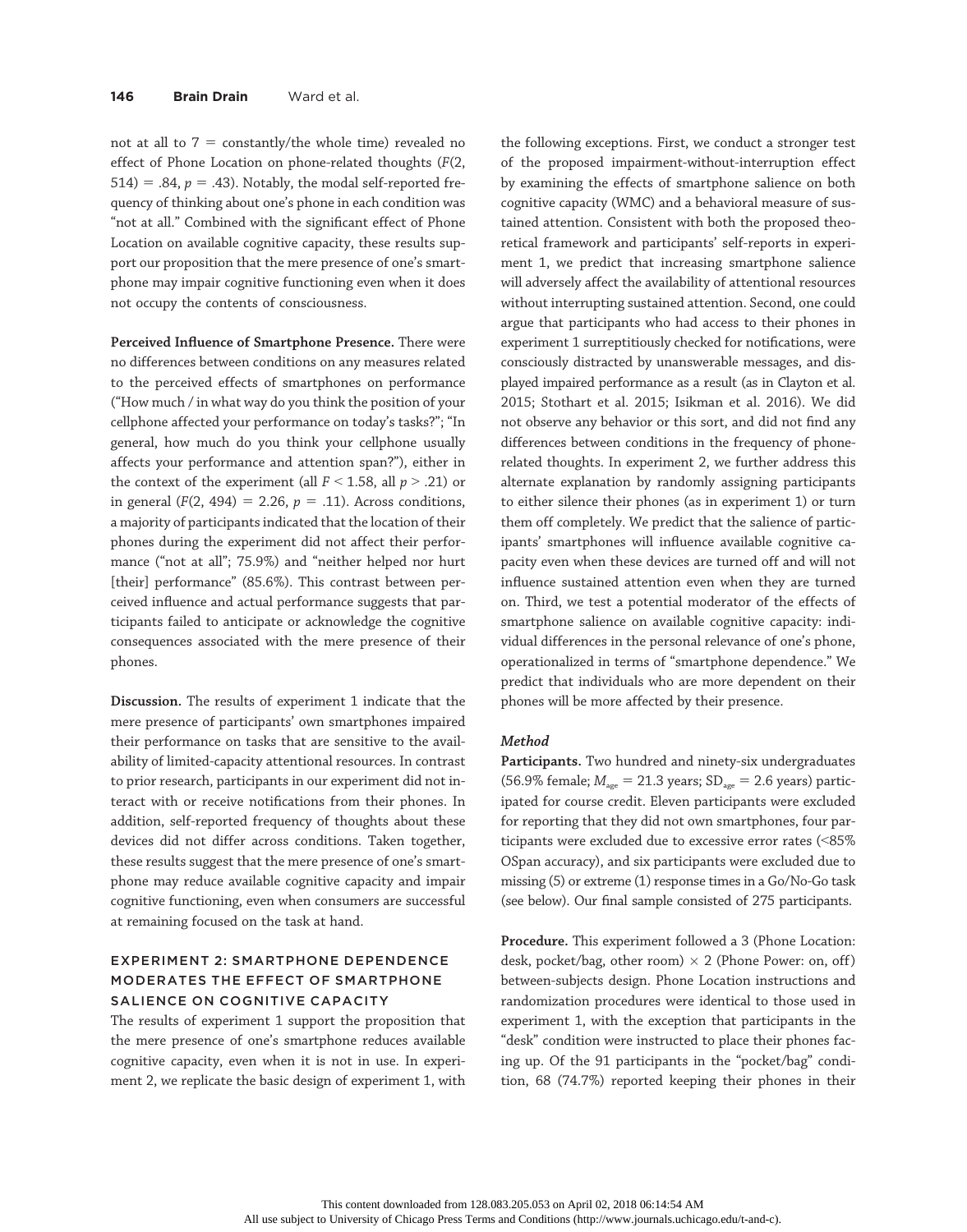pockets, and 23 (25.3%) reported keeping their phones in their bags; as in experiment 1, a planned contrast revealed no difference between these groups on our key dependent variable ( $p = .55$ ), and they were pooled for all subsequent analyses. Participants were randomly assigned to one of two Phone Power conditions prior to entering the testing room. The instructions for participants in the "power on" condition were identical to those used in experiment 1; we instructed participants in the "power off" condition to completely turn off their devices.

After placing their phones in the proper location and power mode, participants completed our two key dependent measures: the OSpan task and the Cue-Dependent Go/No-Go task (order counterbalanced across participants). In the Go/No-Go task, participants are presented with a series of "go" and "no go" targets, and instructed to respond to "go" targets as quickly as possible without making errors, but to refrain from responding to "no go" targets. In this task, both omission errors (failure to respond to "go" targets) and reaction time (speed of responding to these targets) serve as measures of sustained attention (Bezdjian et al. 2009). After completing both tasks, participants reported the subjective difficulty of each task.

Next, they completed a battery of exploratory questions intended to assess individual differences in use of and connection to one's smartphone, including a 13-item inventory related to reliance on one's phone (see appendix for all items and analyses). Finally, participants answered a series of demographic questions (gender, age, ethnicity, nationality) and provided information about their cellphone make/ model and data plan.

### Results and Discussion

All analyses in experiment 2 include a Task Order reflecting our counterbalanced experimental design; this factor does not interact with Phone Location or Phone Location Phone Power in any analysis (all  $F < 1.51$ , all  $p > .22$ ).

Cognitive Capacity. As in experiment 1, performance on the OSpan task measures the attentional resources available to the individual on a moment-to-moment basis (Engle et al. 1992). A 3 (Phone Location: desk, pocket/bag, other room)  $\times$  2 (Phone Power: on, off) between-subjects ANOVA revealed a significant effect of Location on OSpan performance (F(2, 263) = 3.53,  $p = .03$ , partial  $\eta^2 = .026$ ). There was no effect of Power ( $F(1, 263) = .05$ ,  $p = .83$ ) or of the Power  $\times$  Location interaction (F(2, 263) = 1.05, p = .35). Paired comparisons revealed that participants in the "other room"condition performed significantly better on the OSpan task than did those in the "desk" condition ( $M_{\text{diff}} = 4.67$ ,  $p =$ .008). Participants in the "pocket/bag"condition did not perform significantly differently from those in either the "desk"  $(M<sub>diff</sub> = 2.30, p = .20)$  or "other room" ( $M<sub>diff</sub> = 2.37, p = .17$ ) conditions. See figure 2 for means.

Planned contrasts revealed a significant desk  $\rightarrow$  pocket/ bag  $\rightarrow$  other room linear trend ( $F(1, 263) = 7.05$ ,  $p = .008$ , partial  $\eta^2 = .026$ ) and no quadratic trend (F(1, 263) = .001,  $p = .98$ ). Consistent with experiment 1, this pattern of results indicates that increasing the salience of one's smartphone impairs OSpan performance, and decreasing the salience of one's smartphone improves performance. Further, the null effects of Power and the Power  $\times$  Location interaction suggest that decreases in performance are not related to incoming notifications (or the possibility of receiving notifications), ruling out this alternative explanation of the effects found in experiment 1.

Moderation by Smartphone Dependence. Our framework suggests that the effects of smartphone salience on available cognitive capacity should be moderated by individual differences in dependence on these devices. We tested this prediction by investigating responses to an exploratory 13-item inventory of individual differences in reliance on one's phone. A principal components factor analysis with Varimax rotation revealed that these items loaded onto two distinct factors, together explaining 52.67% of the variance.<sup>3</sup> Factor 1 (Smartphone Dependence; six items) explained 31.02% of the variance and captured our primary concept of interest: the degree of dependence on one's smartphone (e.g., "I would have trouble getting through a normal day without my cellphone"). Factor 2 (Emotional Attachment; five items) explained 21.65% of the variance and accounted for the emotional aspects of smartphone use (e.g., "Using my cellphone makes me feel happy"). Reliability analyses indicated high reliability for both Smartphone Dependence ( $\alpha$  = .89) and Emotional Attachment ( $\alpha$  = .79) as distinct factors. See appendix table 1 for all items and factor loadings.

We tested the potential moderating role of Smartphone Dependence in a univariate generalized linear model predicting OSpan performance from all variables included in our original 3 (Phone Location: desk, pocket/bag, other room)

<sup>3.</sup> Two items did not clearly load onto either primary factor and were excluded from further analyses (Costello and Osborne 2005).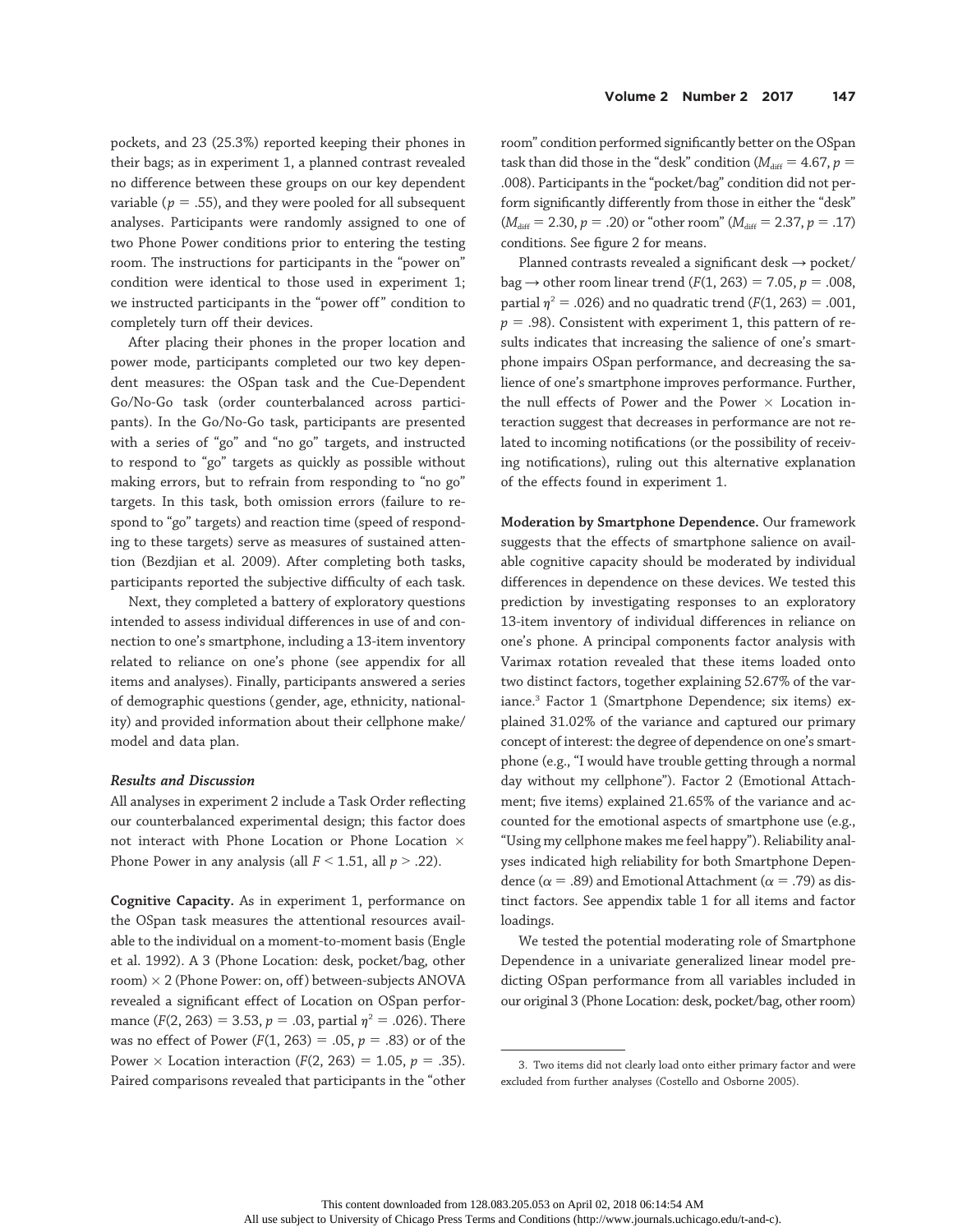

Figure 2. Experiment 2: effect of randomly assigned phone location condition on available cognitive capacity (OSpan Score) and sustained attention (Mean Reaction Time, Go/No-Go). Participants in the "desk" condition (high salience) displayed the lowest available cognitive capacity; those in the "other room" condition (low salience) displayed the highest available cognitive capacity. Phone location did not affect sustained attention. Error bars represent standard errors of the means. Asterisks indicate significant differences between conditions, with \*\* $p < .01$ .

 $\times$  2 (Phone Power: on, off) ANOVA, mean-centered Smartphone Dependence score, and all independent variable  $\times$ Smartphone Dependence interaction terms (Baron and Kenny 1986). This analysis revealed a significant Phone Location  $\times$ Smartphone Dependence interaction  $(F(2, 247) = 3.25,$  $p = .04$ , partial  $\eta^2 = .026$ ), indicating that the effects of smartphone salience on OSpan performance are moderated by individual differences in dependence on one's smartphone. Follow-up analyses probing the conditional effects of Location at the sample mean of the moderator and plus/ minus one SD from the mean revealed no effect of Location on OSpan performance at low levels of Smartphone Dependence (-1 SD;  $p = .28$ ); however, this effect was significant at both mean ( $p = .05$ ) and high levels ( $p = .007$ ) of Dependence. See figure 3 for estimated marginal means. Similar results for other measures of smartphone dependence (e.g., number of texts sent per day) are reported in the appendix.

Interestingly, a parallel moderation analysis indicated that Emotional Attachment did not moderate the effects of Phone Location on OSpan performance ( $p = .61$ ). Although we are cautious about making strong claims based on null effects and reiterate that these factors were derived from an exploratory inventory, this disparity between Smartphone Dependence and Emotional Attachment suggests that the effects of smartphone salience on available cognitive capacity may be determined by the extent to which consumers feel they need their phones, as opposed to how much they like them. These results are consistent with the proposition that the effects of smartphone salience on available cognitive capacity stem from the singularly important role these devices play in many consumers' lives.

Sustained Attention. We analyzed the effects of smartphone salience on two behavioral measures of sustained attention: omission errors and reaction time in the Go/ No-Go task. A 3 (Phone Location: desk, pocket/bag, other room)  $\times$  2 (Phone Power: on, off) ANOVA revealed no effects of Location, Power, or their interaction on either of these measures (all  $F < 1.05$ , all  $p > .35$ ). See figure 2 for reaction time means, and the appendix for full results.

Perceived Difficulty. Finally, we analyzed perceived task difficulty in order to see if the cognitive consequences of smartphone salience were reflected in participants' subjective experiences. A 3 (Phone Location: desk, pocket/bag, other room)  $\times$  2 (Phone Power: on, off) ANOVA revealed a marginal effect of Location on perceived difficulty for the memory section of the OSpan task  $(F(1, 256) = 2.38,$  $p = .09$ , partial  $\eta^2 = .018$ ). Paired comparisons revealed that participants in the "other room" condition found it sig-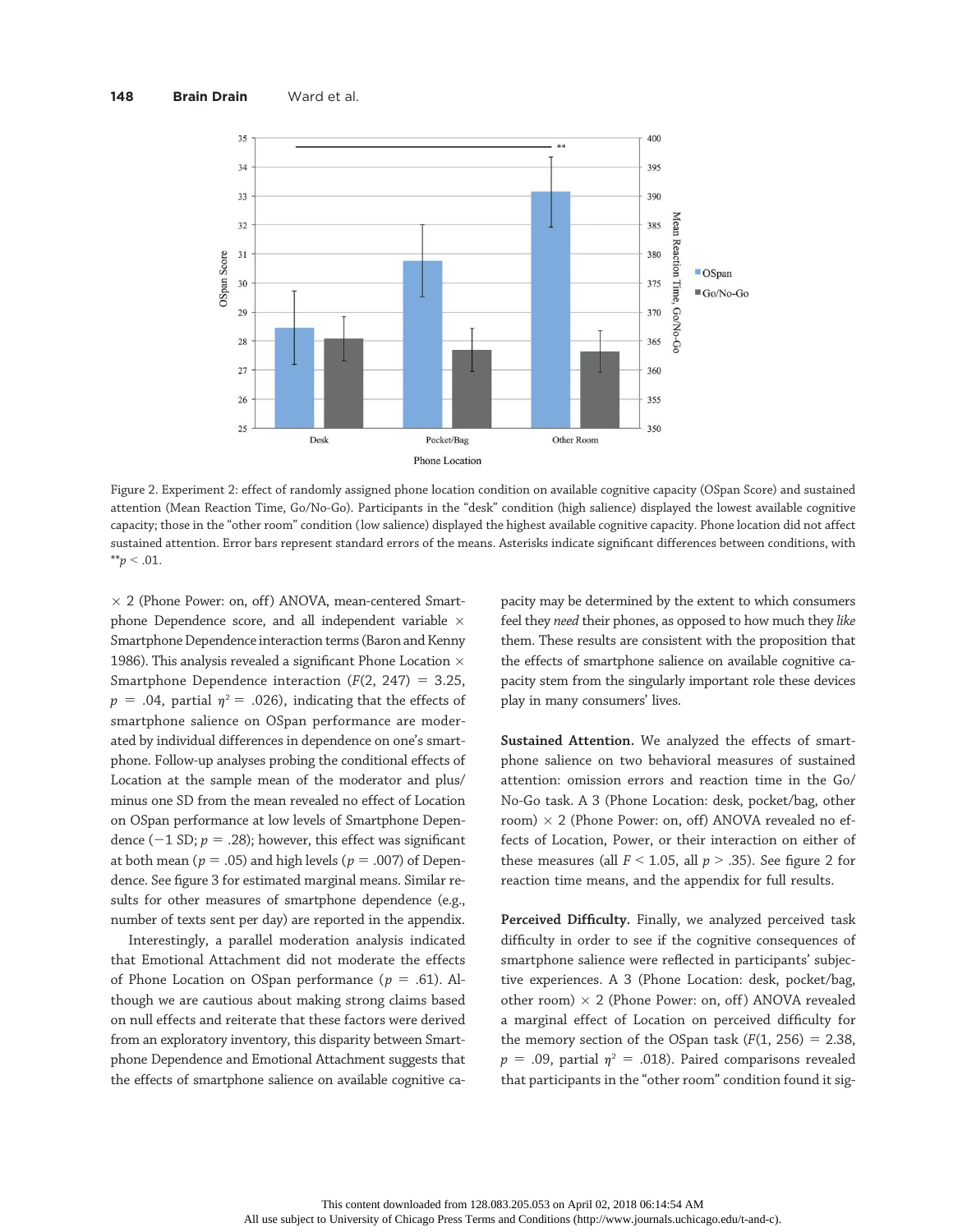

Figure 3. Experiment 2: estimated marginal means representing the effect of phone location on available cognitive capacity (OSpan Score) at low  $(-1 SD)$ , mean, and high  $(+1 SD)$  levels of smartphone dependence. Phone location affects available cognitive capacity at mean and high levels of smartphone dependence, but not at low levels of smartphone dependence. Asterisks indicate significant differences between conditions, with  $\frac{*}{p}$  < .05 and  $\frac{**}{p}$  < .01.

nificantly easier to remember information in this task relative to participants in the "desk" condition ( $M_{\text{diff}} = .49$ ,  $p = .04$ ) and marginally easier relative to those in the "pocket/bag" condition ( $M_{\text{diff}} = .40$ ,  $p = .09$ ). This pattern of results is consistent with participants' actual performance on the OSpan task and suggests that the cognitive benefits of escaping the mere presence of one's phone may be reflected, at least partially, in subjective experience. However, the lay beliefs reported in experiment 1 suggest that even when consumers notice these benefits, they may not attribute them to the presence (or absence) of their phones. There were no differences between conditions on any of the other perceived difficulty or perceived performance measures (all  $F < 1.82$ , all  $p > .16$ ).

Discussion. Consistent with the behavioral and self-report results observed in experiment 1, the results of experiment 2 suggest that the mere presence of consumers' own smartphones may adversely affect cognitive functioning even when consumers are not consciously attending to them. Experiment 2 also provides evidence that these cognitive costs are moderated by individual differences in dependence on these devices. Ironically, the more consumers depend on their smartphones, the more they seem to suffer from their presence—or, more optimistically, the more they may stand to benefit from their absence.

#### GENERAL DISCUSSION

The proliferation of smartphones represents a profound shift in the relationship between consumers and technology. Across human history, the vast majority of innovations have occupied a defined space in consumers' lives; they have been constrained by the functions they perform and the locations they inhabit. Smartphones transcend these limitations. They are consumers' constant companions, offering unprecedented connection to information, entertainment, and each other. They play an integral role in the lives of billions of consumers worldwide and, as a result, have vast potential to influence consumer welfare both for better and for worse.

The present research identifies a potentially costly side effect of the integration of smartphones into daily life: smartphone-induced "brain drain." We provide evidence that the mere presence of consumers' smartphones can adversely affect two measures of cognitive capacity—available working memory capacity and functional fluid intelligence without interrupting sustained attention or increasing the frequency of phone-related thoughts. Consumers who were engaged with ongoing cognitive tasks were able to keep their phones not just out of their hands, but also out of their (conscious) minds; however, the mere presence of these devices left fewer attentional resources available for engaging with the task at hand.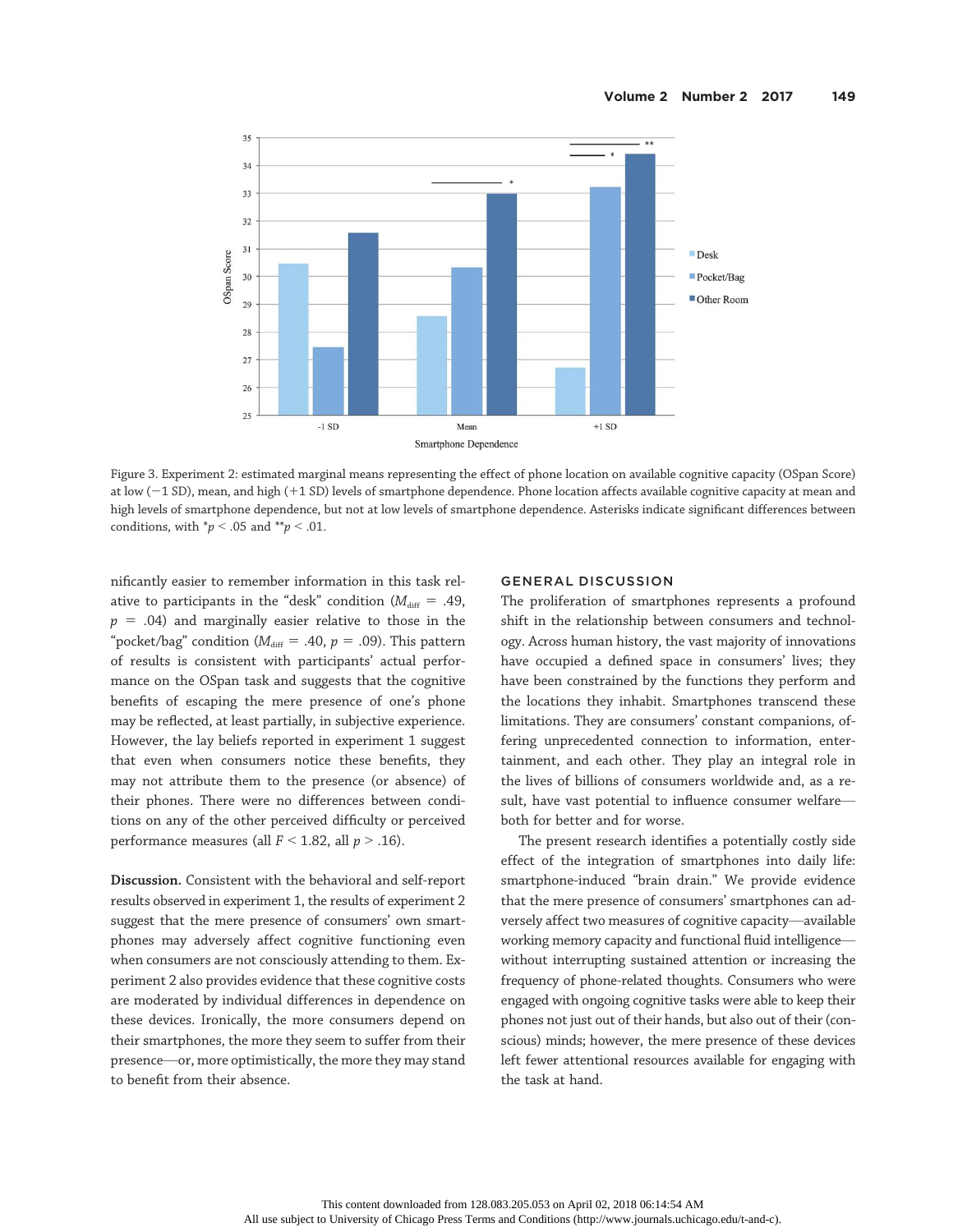Further, we find that the effects of smartphone salience on available cognitive capacity are moderated by individual differences in the personal relevance of these devices (operationalized in terms of smartphone dependence); those who depend most on their devices suffer the most from their salience, and benefit the most from their absence. The role of dependence in determining mere presence effects suggests that similar cognitive costs would not be incurred by the presence of just any product, device, or even phone. We submit that few, if any, stimuli are both so personally relevant and so perpetually present as consumers' own smartphones. However, we leave open the door for our insights to apply more broadly to future connective technologies that may become equally central to consumers' lives as technology continues to advance.

Our research also offers insight into the tactics that might mitigate "brain drain"—as well as those that might not. For example, we find that the effect of smartphone salience on cognitive capacity is robust to both the visibility of the phone's screen (face down in experiment 1, face up in experiment 2) and the phone's power (silent vs. powered off in experiment 2), suggesting that intuitive "fixes" such as placing one's phone face down or turning it off are likely futile. However, our data suggest at least one simple solution: separation. Although this approach may seem at odds with prior research indicating that being separated from one's phone undermines performance by increasing anxiety (Cheever et al. 2014; Clayton et al. 2015), we note that participants in those studies were unexpectedly separated from their phones (Cheever et al. 2014) and forced to hear them ring while being unable to answer (Clayton et al. 2015). In contrast, participants in our experiments expected to be separated from their phones (this was the norm in the lab) and were not confronted with unanswerable notifications or calls while separated. We therefore suggest that defined and protected periods of separation, such as these, may allow consumers to perform better not just by reducing interruptions but also by increasing available cognitive capacity.

Our theoretical framework draws on prior research outlining the role of limited-capacity attentional resources in inhibiting responses to high-priority but task-irrelevant stimuli (Shallice 1972; Bargh 1982; Lavie et al. 2004; Clapp et al. 2009). However, our data are equally consistent with an alternate explanation: that these attentional resources are recruited for purposes of hypervigilance, or monitoring high-priority stimuli in the absence of conscious awareness (e.g., Legrain et al. 2011; Jacob, Jacobs, and Silvanto 2015).

This interpretation is consistent with the common phenomenon of "phantom vibration syndrome," or the feeling that one's phone is vibrating when it actually is not (e.g., Rothberg et al. 2010; Deb 2015). Data suggest that 89% of mobile phone users experience phantom vibrations at least occasionally (Drouin, Kaiser, and Miller 2012), and that this over-responsiveness to innocuous sensations is particularly prevalent in those whose devices are particularly meaningful (e.g., Rothberg et al. 2010). Because the same limited-capacity attentional resources are implicated in both hypervigilance and inhibition, our data cannot distinguish between the two theoretical explanations. In fact, it is plausible that these processes may operate in tandem, as goal-directed attentional control processes both monitor for signals of potentially important information from highpriority stimuli, and (attempt to) prevent these stimuli from interrupting conscious attention until such signals appear.

#### Implications and Future Directions

Consumers' limited cognitive resources shape innumerable aspects of their daily lives, from their approaches to decisions (Bettman et al. 1991) to their enjoyment of experiences (Weber et al. 2009). Our data suggest that the mere presence of consumers' own smartphones may further constrain their already limited cognitive capacity by taxing the attentional resources that reside at the core of both working memory capacity and fluid intelligence. The specific cognitive capacity measures used in our experiments are associated with domain-general capabilities that support fundamental processes such as learning, logical reasoning, abstract thought, problem solving, and creativity (e.g., Cattell 1987; Kane et al. 2004). Because consumers' smartphones are so frequently present, the mere presence effects observed in our experiments have the potential to influence consumer welfare across a wide range of contexts: when consumers work, shop, take classes, watch movies, dine with friends, attend concerts, play games, receive massages, read books, and more (Isikman et al. 2016). Moreover, results from our pilot study (reported prior to experiment 1) indicate that the majority of consumers typically keep their smartphones nearby and in sight, where smartphone salience is particularly high.

Consumer Choice. Prior research indicates that occupying cognitive resources by increasing cognitive load causes consumers to rely less on analytic and deliberative "system 2" processing, and more on intuitive and heuristic-based "sys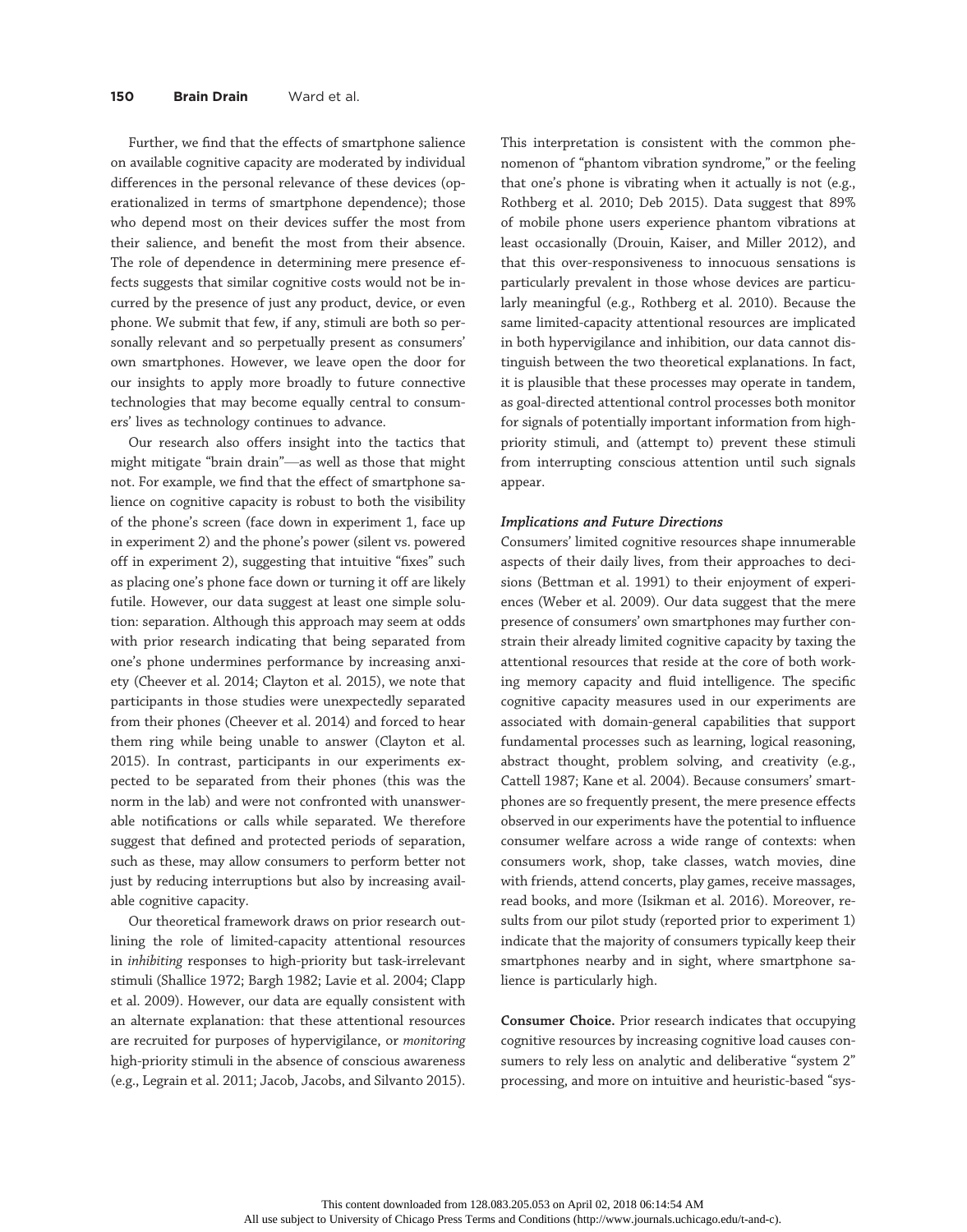tem 1" approaches (Evans 2008). To the extent that both cognitive load and the mere presence of consumers' smartphones reduce available cognitive capacity, we may expect consumers to be more likely to adopt choice strategies associated with system 1 when their smartphones are present but irrelevant to the choice task. Reliance on system 1 processing could, for example, enhance the appeal of affect-rich choice alternatives (Rottenstreich, Sood, and Brenner 2007), amplify the preference for simple (and possibly inferior) solutions (Drolet, Luce, and Simonson 2009), increase consumers' willingness to make attribute trade-offs (Drolet and Luce 2004), and heighten susceptibility to anchoring effects (Deck and Jahedi 2015). Building on these connections, future research could explore whether the presence of smartphones accentuates individuals' preference for options favored by system 1 processing.

Advertising Effectiveness. The availability of cognitive resources also predicts elaboration likelihood (e.g., Petty and Cacioppo 1986) and susceptibility to deceptive advertising (Xie and Boush 2011). Consistent with a potential shift toward reliance on system 1 processing, consumers who view advertising messages in the presence of their smartphones may be less likely to elaborate on advertising messages and more likely to be influenced by heuristics such as likability of the communicator (e.g., Chaiken 1980). Note that the proposed theoretical framework suggests that this may not be the case for advertising delivered via smartphone, because the cognitive costs associated with mere presence should be incurred when consumers' phones are present but not in use.

Education. Younger adults—92% of whom are smartphone owners—rely heavily on smartphones (Pew Research Center 2016). Given that many of them are in school, the potential detrimental effects of smartphones on their cognitive functioning may have an outsized effect on long-term welfare. As educational institutions increasingly embrace "connected classrooms" (e.g., Petrina 2007), the presence of students' mobile devices in educational environments may undermine both learning and test performance—particularly when these devices are present but not in use. Future research could focus on how children, adolescents, and young adults are affected by the mere presence of personally relevant technologies in the classroom.

Intentional Disconnection. Although we have primarily focused on the cognitive costs associated with the presence of

smartphones, our research is equally relevant to the potential implications of their absence. Discussions of "disconnection" in popular culture reflect increasing consumer interest in intentionally reducing—or at least controlling—the extent to which they interact with their devices (e.g., Perlow 2012; Harmon and Mazmanian 2013). Some consumers are replacing their smartphones with feature phones (i.e., phones lacking the advanced functionality of smartphones; Thomas 2016), others are supplementing their smartphones with stripped-down devices that offer"a short break from connectedness" (http://www.thelightphone.com/), and still others are turning to apps that track, filter, and limit smartphone usage (e.g., https://inthemoment.io/). Our research suggests that these measures may be doubly beneficial for the digitally weary; by redefining the relevance of their devices, these consumers may both reduce digital distraction and increase available cognitive capacity. More broadly, our research contributes to the growing discussion among consumers and marketers alike about the influence of technology on consumers—and consumers on technology—in an increasingly connected world.

One's smartphone is more than just a phone, a camera, or a collection of apps. It is the one thing that connects everything—the hub of the connected world. The presence of one's smartphone enables on-demand access to information, entertainment, social stimulation, and more. However, our research suggests that these benefits—and the dependence they engender—may come at a cognitive cost.

#### **REFERENCES**

- Andrews, Sally, David A. Ellis, Heather Shaw, and Lukasz Piwek (2015), "Beyond Self-Report: Tools to Compare Estimated and Real-World Smart-phone Use," [PLoS One](https://www.journals.uchicago.edu/action/showLinks?doi=10.1086%2F691462&crossref=10.1371%2Fjournal.pone.0139004&citationId=p_3), 10 (10), 1-9.
- Baddeley, Alan D. (2003), "Working Memory: Looking Back and Looking Forward," [Nature Reviews Neuroscience](https://www.journals.uchicago.edu/action/showLinks?doi=10.1086%2F691462&crossref=10.1038%2Fnrn1201&citationId=p_4), 4 (10), 829-39.
- Baddeley, Alan D., and Graham Hitch (1974), "Working Memory," [Psychol](https://www.journals.uchicago.edu/action/showLinks?doi=10.1086%2F691462&crossref=10.1016%2FS0079-7421%2808%2960452-1&citationId=p_5)[ogy of Learning and Motivation](https://www.journals.uchicago.edu/action/showLinks?doi=10.1086%2F691462&crossref=10.1016%2FS0079-7421%2808%2960452-1&citationId=p_5), 8, 47-89.
- Bargh, John A. (1982), "Attention and Automaticity in the Processing of Self-Relevant Information," [Journal of Personality and Social Psychology](https://www.journals.uchicago.edu/action/showLinks?doi=10.1086%2F691462&crossref=10.1037%2F0022-3514.43.3.425&citationId=p_6), 43 (3), 425–36.
- Baron, Reuben M., and David A. Kenny (1986), "The Moderator–Mediator Variable Distinction in Social Psychological Research: Conceptual, Stra-tegic, and Statistical Considerations," [Journal of Personality and Social](https://www.journals.uchicago.edu/action/showLinks?doi=10.1086%2F691462&crossref=10.1037%2F0022-3514.51.6.1173&citationId=p_7) [Psychology](https://www.journals.uchicago.edu/action/showLinks?doi=10.1086%2F691462&crossref=10.1037%2F0022-3514.51.6.1173&citationId=p_7), 51 (6), 1173–82.
- Benjamin, Daniel, Sebastian Brown, and Jesse Shapiro (2013), "Who Is'Be-havioral'? Cognitive Ability and Anomalous Preferences," [Journal of the](https://www.journals.uchicago.edu/action/showLinks?doi=10.1086%2F691462&crossref=10.1111%2Fjeea.12055&citationId=p_8) [European Economic Association](https://www.journals.uchicago.edu/action/showLinks?doi=10.1086%2F691462&crossref=10.1111%2Fjeea.12055&citationId=p_8), 11 (6), 1231-55.
- Bettman, James R. (1979), An Information Processing Theory of Consumer Choice, Reading, MA: Addison-Wesley.
- Bettman, James R., Eric J. Johnson, and John W. Payne (1991), "Consumer Decision Making," in Handbook of Consumer Behavior, ed. Thomas S. Robertson and Harold H. Kassarjian, Englewood Cliffs, NJ: Prentice Hall.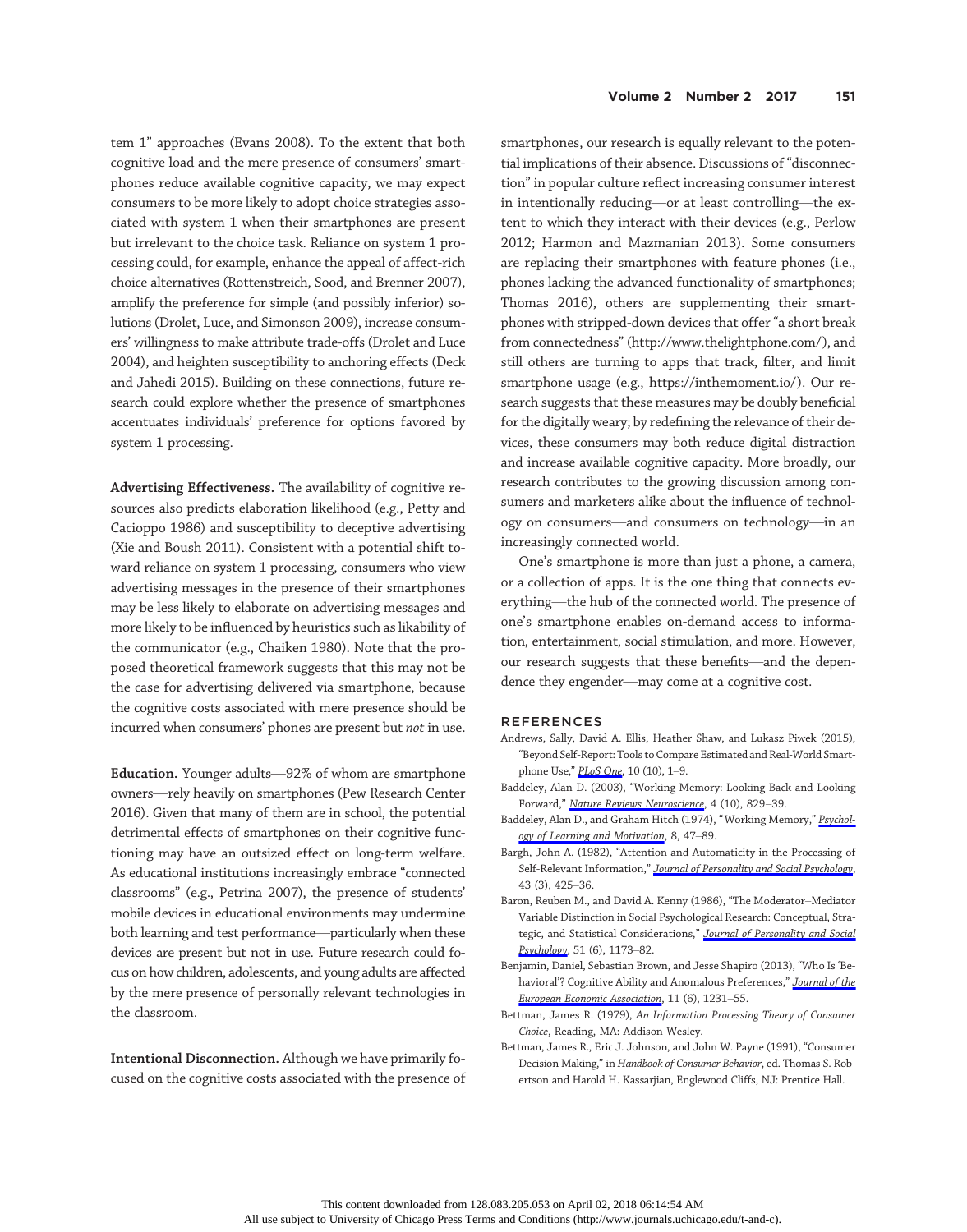- Bezdjian, Serena, Laura A. Baker, Dora Isabel Lozano, and Adrian Raine (2009), "Assessing Inattention and Impulsivity in Children during the Go/NoGo Task," [British Journal of Developmental Psychology](https://www.journals.uchicago.edu/action/showLinks?doi=10.1086%2F691462&crossref=10.1348%2F026151008X314919&citationId=p_11), 27 (2), 365–83.
- Bizer, George Y., and Robert M. Schindler (2005), "Direct Evidence of Ending-Digit Drop-off in Price Information Processing," [Psychology](https://www.journals.uchicago.edu/action/showLinks?doi=10.1086%2F691462&crossref=10.1002%2Fmar.20084&citationId=p_12) [and Marketing](https://www.journals.uchicago.edu/action/showLinks?doi=10.1086%2F691462&crossref=10.1002%2Fmar.20084&citationId=p_12), 22 (10), 771-83.
- Bowman, Laura L., Laura E. Levine, Bradley M. Waite, and Michael Gendron (2010), "Can Students Really Multitask? An Experimental Study of In-stant Messaging while Reading," [Computers and Education](https://www.journals.uchicago.edu/action/showLinks?doi=10.1086%2F691462&crossref=10.1016%2Fj.compedu.2009.09.024&citationId=p_14), 54 (4), 927-31.
- Caird, Jeff K., Chelsea R. Willness, Piers Steel, and Chip Scialfa (2008), "A Meta-Analysis of the Effects of Cell Phones on Driver Performance," [Accident Analysis and Prevention](https://www.journals.uchicago.edu/action/showLinks?doi=10.1086%2F691462&crossref=10.1016%2Fj.aap.2008.01.009&citationId=p_15), 40 (4), 1282-93.
- Cattell, Raymond B. (1987), Intelligence: Its Structure, Growth and Action, New York: Elsevier.
- Chaiken, Shelly (1980), "Heuristic versus Systematic Information Process-ing and the Use of Source versus Message Cues in Persuasion," [Journal](https://www.journals.uchicago.edu/action/showLinks?doi=10.1086%2F691462&crossref=10.1037%2F0022-3514.39.5.752&citationId=p_17) [of Personality and Social Psychology](https://www.journals.uchicago.edu/action/showLinks?doi=10.1086%2F691462&crossref=10.1037%2F0022-3514.39.5.752&citationId=p_17), 39 (5), 752-66.
- Cheever, Nancy A., Larry D. Rosen, L. Mark Carrier, and Amber Chavez (2014), "Out of Sight Is Not Out of Mind: The Impact of Restricting Wireless Mobile Device Use on Anxiety Levels among Low, Moderate and High Users," [Computers in Human Behavior](https://www.journals.uchicago.edu/action/showLinks?doi=10.1086%2F691462&crossref=10.1016%2Fj.chb.2014.05.002&citationId=p_19), 37 (August), 290-97.
- Clapp, Wesley C., and Adam Gazzaley (2012), "Distinct Mechanisms for the Impact of Distraction and Interruption on Working Memory in Aging," [Neurobiology of Aging](https://www.journals.uchicago.edu/action/showLinks?doi=10.1086%2F691462&crossref=10.1016%2Fj.neurobiolaging.2010.01.012&citationId=p_20), 33 (1), 134-48.
- Clapp, Wesley C., Michael T. Rubens, and Adam Gazzaley (2009), "Mech-anisms of Working Memory Disruption by External Interference," [Ce](https://www.journals.uchicago.edu/action/showLinks?doi=10.1086%2F691462&crossref=10.1093%2Fcercor%2Fbhp150&citationId=p_21)[rebral Cortex](https://www.journals.uchicago.edu/action/showLinks?doi=10.1086%2F691462&crossref=10.1093%2Fcercor%2Fbhp150&citationId=p_21), 20 (4), 859-72.
- Clayton, Russell B., Glenn Leshner, and Anthony Almond (2015), "The Extended iSelf: The Impact of iPhone Separation on Cognition, Emotion, and Physiology," [Journal of Computer-Mediated Communication](https://www.journals.uchicago.edu/action/showLinks?doi=10.1086%2F691462&crossref=10.1111%2Fjcc4.12109&citationId=p_22), 20 (2), 119–35.
- Corbetta, Maurizio, and Gordon L. Shulman (2002), "Control of Goal-Directed and Stimulus-Driven Attention in the Brain," [Nature Reviews](https://www.journals.uchicago.edu/action/showLinks?doi=10.1086%2F691462&crossref=10.1038%2Fnrn755&citationId=p_23) [Neuroscience](https://www.journals.uchicago.edu/action/showLinks?doi=10.1086%2F691462&crossref=10.1038%2Fnrn755&citationId=p_23), 3 (3), 201-15.
- Costello, Anna B., and Jason W. Osborne (2005), "Best Practices in Exploratory Factor Analysis: Four Recommendations for Getting the Most from Your Analysis," Practical Assessment, Research, and Evaluation, 10 (7), 1–9.
- Craik, Fergus I. M., and Robert S. Lockhart (1972), "Levels of Processing: A Framework for Memory Research," [Journal of Verbal Learning and Ver](https://www.journals.uchicago.edu/action/showLinks?doi=10.1086%2F691462&crossref=10.1016%2FS0022-5371%2872%2980001-X&citationId=p_25)[bal Behavior](https://www.journals.uchicago.edu/action/showLinks?doi=10.1086%2F691462&crossref=10.1016%2FS0022-5371%2872%2980001-X&citationId=p_25), 11 (6), 671-84.
- Deb, Amrita (2015), "Phantom Vibration and Phantom Ringing among Mobile Phone Users: A Systematic Review of Literature," [Asia-Paci](https://www.journals.uchicago.edu/action/showLinks?doi=10.1086%2F691462&crossref=10.1111%2Fappy.12164&citationId=p_26)fic [Psychiatry](https://www.journals.uchicago.edu/action/showLinks?doi=10.1086%2F691462&crossref=10.1111%2Fappy.12164&citationId=p_26), 7 (3), 231-39.
- Deck, Cary, and Salar Jahedi (2015), "The Effect of Cognitive Load on Eco-nomics Decision Making: A Survey and New Experiments," [European](https://www.journals.uchicago.edu/action/showLinks?doi=10.1086%2F691462&crossref=10.1016%2Fj.euroecorev.2015.05.004&citationId=p_27) [Economic Review](https://www.journals.uchicago.edu/action/showLinks?doi=10.1086%2F691462&crossref=10.1016%2Fj.euroecorev.2015.05.004&citationId=p_27), 78 (C), 97–119.
- Deutsche Telekom AG (2012), "Smart Payments—How the Cell Phone Becomes a Wallet," research report, http://www.studie-life.de/en/life -reports/smart-payments/.
- Drolet, Aimee, and Mary Frances Luce (2004), "The Rationalizing Effects of Cognitive Load on Emotion-Based Trade-off Avoidance," [Journal of](https://www.journals.uchicago.edu/action/showLinks?doi=10.1086%2F691462&crossref=10.1086%2F383424&citationId=p_29) [Consumer Research](https://www.journals.uchicago.edu/action/showLinks?doi=10.1086%2F691462&crossref=10.1086%2F383424&citationId=p_29), 31 (1), 63-77.
- Drolet, Aimee, Mary Frances Luce, and Itamar Simonson (2009), "When Does Choice Reveal Preference? Moderators of Heuristic versus Goal-Based Choice," [Journal of Consumer Research](https://www.journals.uchicago.edu/action/showLinks?doi=10.1086%2F691462&crossref=10.1086%2F596305&citationId=p_30), 36 (1), 137-47.
- Drouin, Michelle, Daren H. Kaiser, and Daniel A. Miller (2012), "Phantom Vibrations among Undergraduates: Prevalence and Associated Psycho-logical Characteristics," [Computers in Human Behavior](https://www.journals.uchicago.edu/action/showLinks?doi=10.1086%2F691462&crossref=10.1016%2Fj.chb.2012.03.013&citationId=p_31), 28 (4), 1490-96.
- dscout (2016), "Mobile Touches: dscout's Inaugural Study on Humans and Their Tech," research report, https://blog.dscout.com/hubfs/downloads /dscout\_mobile\_touches\_study\_2016.pdf.
- End, Christian M., Shaye Worthman, Mary Bridget Mathews, and Katharina Wetterau (2009), "Costly Cell Phones: The Impact of Cell Phone Rings on Academic Performance," [Teaching of Psychology](https://www.journals.uchicago.edu/action/showLinks?doi=10.1086%2F691462&crossref=10.1080%2F00986280903425912&citationId=p_33), 37 (1), 55-57.
- Engle, Randall W. (2002), "Working Memory Capacity as Executive Atten-tion," [Current Directions in Psychological Science](https://www.journals.uchicago.edu/action/showLinks?doi=10.1086%2F691462&crossref=10.1111%2F1467-8721.00160&citationId=p_34), 11 (1), 19-23.
- Engle, Randall W., Judy Cantor, and Julie J. Carullo (1992), "Individual Differences in Working Memory and Comprehension: A Test of Four Hy-potheses," [Journal of Experimental Psychology: Learning, Memory, and](https://www.journals.uchicago.edu/action/showLinks?doi=10.1086%2F691462&crossref=10.1037%2F0278-7393.18.5.972&citationId=p_35) [Cognition](https://www.journals.uchicago.edu/action/showLinks?doi=10.1086%2F691462&crossref=10.1037%2F0278-7393.18.5.972&citationId=p_35), 18 (5), 972-92.
- Engle, Randall W., Stephen W. Tuholski, James E. Laughlin, and Andrew R. A. Conway (1999), "Working Memory, Short-Term Memory, and Gen-eral Fluid Intelligence: A Latent-Variable Approach," [Journal of Exper](https://www.journals.uchicago.edu/action/showLinks?doi=10.1086%2F691462&crossref=10.1037%2F0096-3445.128.3.309&citationId=p_36)[imental Psychology: General](https://www.journals.uchicago.edu/action/showLinks?doi=10.1086%2F691462&crossref=10.1037%2F0096-3445.128.3.309&citationId=p_36), 128 (3), 309-31.
- Evans, Jonathan St. B. T. (2008), "Dual-Processing Accounts of Reasoning, Judgment, and Social Cognition," [Annual Review of Psychology](https://www.journals.uchicago.edu/action/showLinks?doi=10.1086%2F691462&crossref=10.1146%2Fannurev.psych.59.103006.093629&citationId=p_37), 59, 255-78.
- Fecteau, Jillian H., and Douglas P. Munoz (2006), "Salience, Relevance, and Firing: A Priority Map for Target Selection," [Trends in Cognitive Sci](https://www.journals.uchicago.edu/action/showLinks?doi=10.1086%2F691462&crossref=10.1016%2Fj.tics.2006.06.011&citationId=p_38)[ences](https://www.journals.uchicago.edu/action/showLinks?doi=10.1086%2F691462&crossref=10.1016%2Fj.tics.2006.06.011&citationId=p_38), 10 (8), 382-90.
- Fox, Annie Beth, Jonathan Rosen, and Mary Crawford (2009), "Distractions, Distractions: Does Instant Messaging Affect College Students' Perfor-mance on a Concurrent Reading Comprehension Task?" [CyberPsychology](https://www.journals.uchicago.edu/action/showLinks?doi=10.1086%2F691462&crossref=10.1089%2Fcpb.2008.0107&citationId=p_39) [and Behavior](https://www.journals.uchicago.edu/action/showLinks?doi=10.1086%2F691462&crossref=10.1089%2Fcpb.2008.0107&citationId=p_39), 12 (1), 51-53.
- Froese, Arnold D., Christina N. Carpenter, Denyse A. Inman, Jessica R. Schooley, Rebecca B. Barnes, Paul W. Brecht, and Jasmin D. Chacon (2012), "Effects of Classroom Cell Phone Use on Expected and Actual Learning," College Student Journal, 46 (2), 323–32.
- Geller, Valerie, and Phillip Shaver (1976), "Cognitive Consequences of Self-Awareness," [Journal of Experimental Social Psychology](https://www.journals.uchicago.edu/action/showLinks?doi=10.1086%2F691462&crossref=10.1016%2F0022-1031%2876%2990089-5&citationId=p_42), 12 (1), 99-108.
- Halford, Graeme S., Nelson Cowan, and Glenda Andrews (2007), "Separat-ing Cognitive Capacity from Knowledge: A New Hypothesis," [Trends in](https://www.journals.uchicago.edu/action/showLinks?doi=10.1086%2F691462&crossref=10.1016%2Fj.tics.2007.04.001&citationId=p_43) [Cognitive Sciences](https://www.journals.uchicago.edu/action/showLinks?doi=10.1086%2F691462&crossref=10.1016%2Fj.tics.2007.04.001&citationId=p_43), 11 (6), 236-42.
- Harmon, Ellie, and Melissa Mazmanian (2013), "Stories of the Smartphone in Everyday Discourse: Conflict, Tension and Instability," in Proceedings of the SIGCHI Conference on Human Factors in Computing Systems, New York: ACM.
- Hofmann, Wilhelm, Fritz Strack, and Roland Deutsch (2008), "Free to Buy? Explaining Self-Control and Impulse in Consumer Behavior," [Journal of Consumer Psychology](https://www.journals.uchicago.edu/action/showLinks?doi=10.1086%2F691462&crossref=10.1016%2Fj.jcps.2007.10.005&citationId=p_45), 18 (1), 22-26.
- Horn, John L. (1972), "State, Trait and Change Dimensions of Intelli-gence," [British Journal of Educational Psychology](https://www.journals.uchicago.edu/action/showLinks?doi=10.1086%2F691462&crossref=10.1111%2Fj.2044-8279.1972.tb00709.x&citationId=p_46), 42 (2), 159-85.
- Ilkowska, Malgorzata, and Randall W. Engle (2010), "Trait and State Differences in Working Memory Capacity,"in Handbook of Individual Differences in Cognition: Attention, Memory, and Executive Control, ed. Aleksandra Gruszka, Gerald Matthews, and Błazej Szymura, New York: Springer.
- Isikman, Elif, Deborah J. MacInnis, Gülden Ülkümen, and Lisa A. Cavanaugh (2016), "The Effects of Curiosity-Evoking Events on Activity Enjoyment," [Journal of Experimental Psychology: Applied](https://www.journals.uchicago.edu/action/showLinks?doi=10.1086%2F691462&crossref=10.1037%2Fxap0000089&citationId=p_48), 22 (3), 319-30.
- Jacob, Jane, Christianne Jacobs, and Juha Silvanto (2015), "Attention, Working Memory, and Phenomenal Experience of WM Content: Memory Levels Determined by Different Types of Top-Down Modulation," [Frontiers in Psychology](https://www.journals.uchicago.edu/action/showLinks?doi=10.1086%2F691462&crossref=10.3389%2Ffpsyg.2015.01603&citationId=p_49), 6, 1603.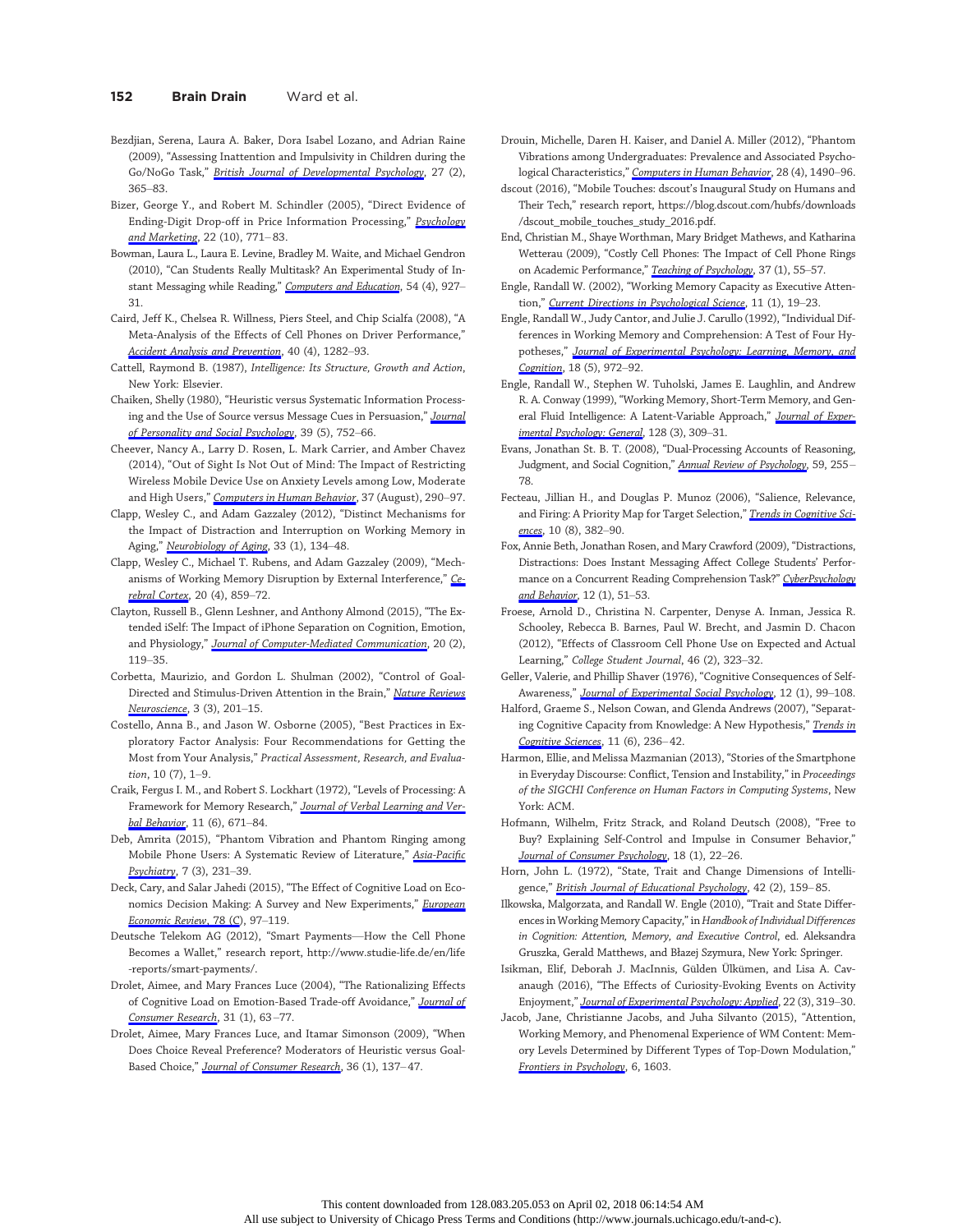- Jaeggi, Susanne M., Martin Buschkuehl, John Jonides, and Walter J. Perrig (2008), "Improving Fluid Intelligence with Training on Working Mem-ory," [Proceedings of the National Academy of Sciences](https://www.journals.uchicago.edu/action/showLinks?doi=10.1086%2F691462&crossref=10.1073%2Fpnas.0801268105&citationId=p_50), 105 (19), 6829-33.
- Johnston, William A., and Veronica J. Dark (1986), "Selective Attention," [Annual Review of Psychology](https://www.journals.uchicago.edu/action/showLinks?doi=10.1086%2F691462&crossref=10.1146%2Fannurev.ps.37.020186.000355&citationId=p_51), 37 (1), 43-75.
- Kahneman, Daniel (1973), Attention and Effort, Englewood Cliffs, NJ: Prentice-Hall.
- Kane, Michael J., David Z. Hambrick, Stephen W. Tuholski, Oliver Wilhelm, Tabitha W. Payne, and Randall W. Engle (2004), "The Generality of Working Memory Capacity: A Latent-Variable Approach to Verbal and Visuospatial Memory Span and Reasoning," [Journal of Experimen](https://www.journals.uchicago.edu/action/showLinks?doi=10.1086%2F691462&crossref=10.1037%2F0096-3445.133.2.189&citationId=p_53)[tal Psychology: General](https://www.journals.uchicago.edu/action/showLinks?doi=10.1086%2F691462&crossref=10.1037%2F0096-3445.133.2.189&citationId=p_53), 133 (2), 189-217.
- Kernan, Jerry B. (1979), "Presidential Address: Consumer Research and the Public Purpose," in Advances in Consumer Research, ed. William L. Wilkie, Ann Arbor, MI: Association for Consumer Research.
- Lane, David M. (1982), "Limited Capacity, Attention Allocation, and Productivity," in Human Performance and Productivity: Information Processing Approaches, ed. W. C. Howell and E. A. Fleishman, Hillsdale, NJ: Erlbaum.
- Lavie, Nilli, Aleksandra Hirst, Jan W. de Fockert, and Essi Viding (2004), "Load Theory of Selective Attention and Cognitive Control," [Journal of](https://www.journals.uchicago.edu/action/showLinks?doi=10.1086%2F691462&crossref=10.1037%2F0096-3445.133.3.339&citationId=p_56) [Experimental Psychology: General](https://www.journals.uchicago.edu/action/showLinks?doi=10.1086%2F691462&crossref=10.1037%2F0096-3445.133.3.339&citationId=p_56), 133 (3), 339-54.
- Lee, Stephanie (2016), "Quantifying the Benefits of Smartphone Adoption: Digital Device Substitution and Digital Consumption Expansion," Working Paper, Stanford University.
- Legrain, Valéry, Gian Domenicao Iannetti, Léon Plaghki, and André Mouraux (2011), "The Pain Matrix Reloaded: A Salience Detection Sys-tem for the Body," [Progress in Neurobiology](https://www.journals.uchicago.edu/action/showLinks?doi=10.1086%2F691462&crossref=10.1016%2Fj.pneurobio.2010.10.005&citationId=p_58), 93 (1), 111-24.
- Lynch, John G., and Thomas K. Srull (1982), "Memory and Attentional Factors in Consumer Choice: Concepts and Research Methods," [Jour](https://www.journals.uchicago.edu/action/showLinks?doi=10.1086%2F691462&crossref=10.1086%2F208893&citationId=p_59)[nal of Consumer Research](https://www.journals.uchicago.edu/action/showLinks?doi=10.1086%2F691462&crossref=10.1086%2F208893&citationId=p_59), 9 (1), 18-37.
- Mani, Anandi, Sendhil Mullainathan, Eldar Shafir, and Jiaying Zhao (2013), "Poverty Impedes Cognitive Function," [Science](https://www.journals.uchicago.edu/action/showLinks?doi=10.1086%2F691462&crossref=10.1126%2Fscience.1238041&citationId=p_61), 341 (6149), 976–80.
- Mick, David G. (2006), "Meaning and Mattering through Transformative Consumer Research," in Advances in Consumer Research, ed. C. Pechmann and L. L. Price, Provo, UT: Association for Consumer Research.
- Miyake, Akira, and Priti Shah (1999), [Models of Working Memory: Mecha](https://www.journals.uchicago.edu/action/showLinks?doi=10.1086%2F691462&crossref=10.1017%2FCBO9781139174909&citationId=p_63)[nisms of Active Maintenance and Executive Control](https://www.journals.uchicago.edu/action/showLinks?doi=10.1086%2F691462&crossref=10.1017%2FCBO9781139174909&citationId=p_63), Cambridge: Cambridge University Press.
- Moray, Neville (1959), "Attention in Dichotic Listening: Affective Cues and the Influence of Instructions," *[Quarterly Journal of Experimental](https://www.journals.uchicago.edu/action/showLinks?doi=10.1086%2F691462&crossref=10.1080%2F17470215908416289&citationId=p_64)* [Psychology](https://www.journals.uchicago.edu/action/showLinks?doi=10.1086%2F691462&crossref=10.1080%2F17470215908416289&citationId=p_64), 11 (1), 56–60.
- Moskowitz, Gordon B. (2002), "Preconscious Effects of Temporary Goals on Attention," [Journal of Experimental Social Psychology](https://www.journals.uchicago.edu/action/showLinks?doi=10.1086%2F691462&crossref=10.1016%2FS0022-1031%2802%2900001-X&citationId=p_65), 38 (4), 397-404.
- Newell, Allen, and Herbert A. Simon (1972), Human Problem Solving, Englewood, NJ: Prentice-Hall.
- Oulasvirta, Antti, Tye Rattenbury, Lingyi Ma, and Eeva Raita (2011), "Habits Make Smartphone Use More Pervasive," [Personal and Ubiqui](https://www.journals.uchicago.edu/action/showLinks?doi=10.1086%2F691462&crossref=10.1007%2Fs00779-011-0412-2&citationId=p_67)[tous Computing](https://www.journals.uchicago.edu/action/showLinks?doi=10.1086%2F691462&crossref=10.1007%2Fs00779-011-0412-2&citationId=p_67), 16 (1), 105–14.
- Perlow, Leslie A. (2012), Sleeping with Your Smartphone: How to Break the 24/7 Habit and Change the Way You Work, Boston: Harvard Business Review Press.
- Petrina, Stephen (2007), *[Advanced Teaching Methods for the Technology](https://www.journals.uchicago.edu/action/showLinks?doi=10.1086%2F691462&crossref=10.4018%2F978-1-59904-337-1&citationId=p_69)* [Classroom](https://www.journals.uchicago.edu/action/showLinks?doi=10.1086%2F691462&crossref=10.4018%2F978-1-59904-337-1&citationId=p_69), Hershey, PA: Information Science Publishing.
- Petty, Richard E., and John T. Cacioppo (1986), Communication and Persuasion: Central and Peripheral Routes to Attitude Change, New York: Springer-Verlag.
- Pew Research Center (2015), "U.S. Smartphone Use in 2015," Report, Pew Research Center, Washington, DC.
- (2016), "Smartphone Ownership and Internet Usage Continues to Climb in Emerging Economies," Report, Pew Research Center, Washington, DC.
- (2017), "Mobile Fact Sheet, January 12, 2017," Report, Pew Research Center, Washington, DC.
- Radwanick, Sarah (2012), "Five Years Later: A Look Back at the Rise of the iPhone," comScore, June 29.
- Raven, John, John C. Raven, and John Hugh Court (1998), Manual for Raven's Progressive Matrices and Vocabulary Scales, San Antonio, TX: Harcourt Assessment.
- Recarte, Miguel A., and Luis M. Nunes (2003), "Mental Workload while Driving: Effects on Visual Search, Discrimination, and Decision Mak-ing," [Journal of Experimental Psychology: Applied](https://www.journals.uchicago.edu/action/showLinks?doi=10.1086%2F691462&crossref=10.1037%2F1076-898X.9.2.119&citationId=p_76), 9 (2), 119-37.
- Rothberg, Michael B., Ashish Arora, Jodie Hermann, Reva Kleppel, Peter St. Marie, and Paul Visintainer (2010), "Phantom Vibration Syndrome among Medical Staff: A Cross Sectional Survey," British Medical Journal, doi:10.1136/bmj.c6914.
- Rottenstreich, Yuval, Sanjay Sood, and Lyle Brenner (2007), "Feeling and Thinking in Memory-Based versus Stimulus-Based Choices," [Journal of](https://www.journals.uchicago.edu/action/showLinks?doi=10.1086%2F691462&crossref=10.1086%2F510219&citationId=p_78) [Consumer Research](https://www.journals.uchicago.edu/action/showLinks?doi=10.1086%2F691462&crossref=10.1086%2F510219&citationId=p_78), 33 (4), 461-69.
- Roye, Anja, Thomas Jacobsen, and Erich Schröger (2007), "Personal Significance Is Encoded Automatically by the Human Brain: An Event-Related Potential Study with Ringtones," [European Journal of Neurosci](https://www.journals.uchicago.edu/action/showLinks?doi=10.1086%2F691462&crossref=10.1111%2Fj.1460-9568.2007.05685.x&citationId=p_79)[ence](https://www.journals.uchicago.edu/action/showLinks?doi=10.1086%2F691462&crossref=10.1111%2Fj.1460-9568.2007.05685.x&citationId=p_79), 26 (3), 784–90.
- Sciandra, Michael, and Jeffrey Inman (2016), "Digital Distraction: Consumer Mobile Device Use and Decision Making," https://papers.ssrn .com/sol3/papers2.cfm?abstract\_id=2439202.
- Shallice, Tim (1972), "Dual Functions of Consciousness," [Psychological Re](https://www.journals.uchicago.edu/action/showLinks?doi=10.1086%2F691462&crossref=10.1037%2Fh0033135&citationId=p_81)[view](https://www.journals.uchicago.edu/action/showLinks?doi=10.1086%2F691462&crossref=10.1037%2Fh0033135&citationId=p_81), 79 (5), 383–93.
- Shiffrin, Richard M., and Walter Schneider (1977), "Controlled and Automatic Human Information Processing: II. Perceptual Learning, Auto-matic Attending and a General Theory," [Psychological Review](https://www.journals.uchicago.edu/action/showLinks?doi=10.1086%2F691462&crossref=10.1037%2F0033-295X.84.2.127&citationId=p_82), 84 (2), 127–90.
- Soto, David, Dietmar Heinke, Glyn W. Humphreys, and Manuel J. Blanco (2005), "Early, Involuntary Top-Down Guidance of Attention from Working Memory," [Journal of Experimental Psychology: Human Percep](https://www.journals.uchicago.edu/action/showLinks?doi=10.1086%2F691462&crossref=10.1037%2F0096-1523.31.2.248&citationId=p_84)[tion and Performance](https://www.journals.uchicago.edu/action/showLinks?doi=10.1086%2F691462&crossref=10.1037%2F0096-1523.31.2.248&citationId=p_84), 31 (2), 248-61.
- Stothart, Cary, Ainsley Mitchum, and Courtney Yehnert (2015), "The At-tentional Cost of Receiving a Cell Phone Notification," [Journal of Exper](https://www.journals.uchicago.edu/action/showLinks?doi=10.1086%2F691462&crossref=10.1037%2Fxhp0000100&citationId=p_85)[imental Psychology: Human Perception and Performance](https://www.journals.uchicago.edu/action/showLinks?doi=10.1086%2F691462&crossref=10.1037%2Fxhp0000100&citationId=p_85), 41 (4), 893-97.
- Strayer, David L., and William A. Johnston (2001), "Driven to Distraction: Dual-Task Studies of Simulated Driving and Conversing on a Cellular Telephone," [Psychological Science](https://www.journals.uchicago.edu/action/showLinks?doi=10.1086%2F691462&crossref=10.1111%2F1467-9280.00386&citationId=p_86), 12 (6), 462-66.
- Sullivan, Andrew (2016), "I Used to Be a Human Being," New York Magazine, September.
- Thomas, Daniel (2016), "Digitally Weary Users Switch to 'Dumb' Phones," Financial Times, February 21.
- Thompson-Booth, Chloe, Essi Viding, Linda C. Mayes, Helena J. V. Rutherford, Sara Hodsoll, and Eamon J. McCrory (2014), "Here's Looking at You, Kid: Attention to Infant Emotional Faces in Mothers and Non-mothers," [Developmental Science](https://www.journals.uchicago.edu/action/showLinks?doi=10.1086%2F691462&crossref=10.1111%2Fdesc.12090&citationId=p_89), 17 (1), 35-46.
- Thornton, Bill, Alyson Faires, Maija Robbins, and Eric Rollins (2014), "The Mere Presence of a Cell Phone May Be Distracting: Implications for At-tention and Task Performance," [Social Psychology](https://www.journals.uchicago.edu/action/showLinks?doi=10.1086%2F691462&crossref=10.1027%2F1864-9335%2Fa000216&citationId=p_90), 45 (6), 479-88.
- Turkle, Sherry (2011), Alone Together: Why We Expect More from Technology and Less from Ourselves, New York: Simon & Schuster.